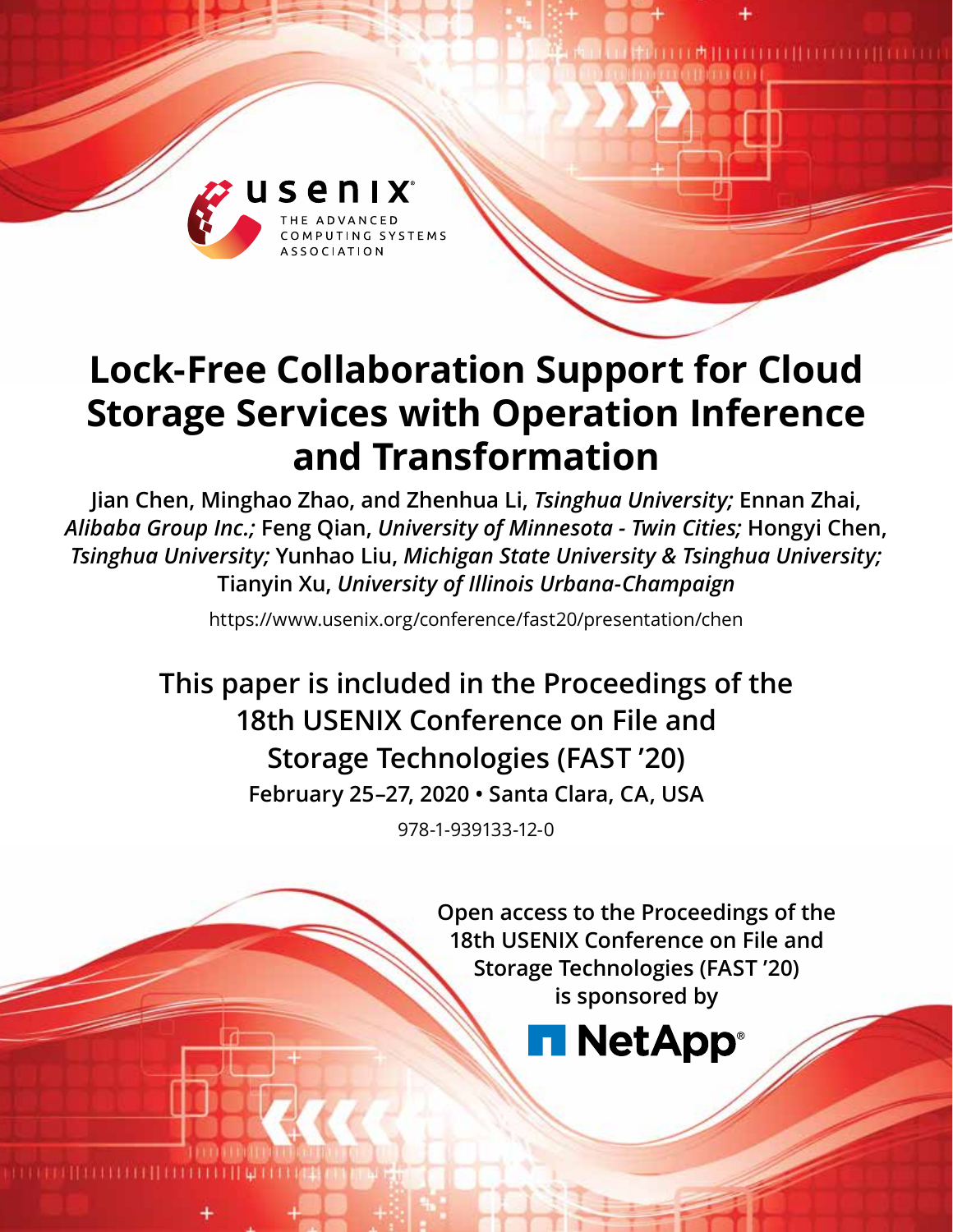# Lock-Free Collaboration Support for Cloud Storage Services with Operation Inference and Transformation  $*$

Jian Chen<sup>1\*</sup>, Minghao Zhao<sup>1\*</sup>, Zhenhua Li<sup>1 $\boxtimes$ </sup>, Ennan Zhai<sup>2</sup>

Feng Qian<sup>3</sup>, Hongyi Chen<sup>1</sup>, Yunhao Liu<sup>1,4</sup>, Tianyin Xu<sup>5</sup>

<sup>1</sup>*Tsinghua University,* <sup>2</sup>*Alibaba Group,* <sup>3</sup>*University of Minnesota,* <sup>4</sup>*Michigan State University,* <sup>5</sup>*UIUC*

#### Abstract

This paper studies how today's cloud storage services support collaborative file editing. As a tradeoff for transparency/userfriendliness, they do not ask collaborators to use version control systems but instead implement their own heuristics for handling conflicts, which however often lead to unexpected and undesired experiences. With measurements and reverse engineering, we unravel a number of their design and implementation issues as the root causes of poor experiences. Driven by the findings, we propose to reconsider the collaboration support of cloud storage services from a novel perspective of *operations* without using any locks. To enable this idea, we design intelligent approaches to the inference and transformation of users' editing operations, as well as optimizations to the maintenance of files' historic versions. We build an open-source system UFC2 (User-Friendly Collaborative Cloud) to embody our design, which can avoid most (98%) conflicts with little (2%) overhead.

#### <span id="page-1-1"></span>1 Introduction

Computer-supported collaboration allows a group of geodistributed people (*i.e.,* collaborators) to cooperatively work online. To enable this, the most common technique is Version Control Systems (VCSes) like Git, SVN and Mercurial, which require the mastery of complex operations and thus are not suited to non-technical users [\[58\]](#page-15-0). In contrast, dedicated online editors, such as Google Docs and Overleaf, provide web-based easy-to-use collaboration support, but with limited functions and "walled-garden" concerns [\[8,](#page-13-0) [10,](#page-13-1) [13,](#page-13-2) [68\]](#page-15-1). As an alternative approach, cloud storage services (*e.g.,* Dropbox, OneDrive, Google Drive, and iCloud) have recently evolved their functionality from simple file backup to online collaboration. For example, over 300,000 teams have adopted Dropbox for business collaboration, submitting  $\sim$ 4000 file edits per second [\[62\]](#page-15-2). For ease of use, collaboration is made transparent by almost every service today through *automatic file synchronization*. When a user modifies a file in a "sync folder" (a local directory created by the service), the changed file will be automatically synchronized with the copy maintained at

<span id="page-1-0"></span>

|  | Pattern 1: Losing updates |
|--|---------------------------|
|  |                           |

| Pattern 1: Losing updates<br>Alice is editing a file. Suddenly, her file is overwritten<br>by a new version from her collaborator, Bob. Sometimes,<br>Alice can even lose her edits on the older version.                        | All studied<br>cloud storage<br>services |
|----------------------------------------------------------------------------------------------------------------------------------------------------------------------------------------------------------------------------------|------------------------------------------|
| <b>Pattern 2: Conflicts despite coordination</b><br>Alice coordinates her edits with Bob through emails to<br>avoid conflicts by enforcing a sequential order. Every<br>edit is saved instantly. Even so, conflicts still occur. | All studied<br>cloud storage<br>services |
| Pattern 3: Excessively long sync duration                                                                                                                                                                                        | Dropbox,                                 |
| Alice edits a shared file and confirms that the edit has                                                                                                                                                                         | OneDrive,                                |
| been synced to the cloud. However, Bob does not                                                                                                                                                                                  | SugarSync,                               |
| receive the updates for an excessively long duration.                                                                                                                                                                            | Seafile, Box                             |
| Pattern 4: Blocking collaborators by opening files                                                                                                                                                                               | Seafile                                  |
| Alice simply opens a shared Microsoft Office file with-                                                                                                                                                                          | (only for                                |
| out making any edits. This mysteriously disables                                                                                                                                                                                 | Microsoft                                |

Table 1: Common patterns of unexpected and undesired collaborative editing experiences studied in this paper.

the cloud side. Then, the cloud will further distribute the new version of the file to the other users sharing the file.

Collaboration inevitably introduces *conflicts* – simultaneous edits on two different copies of the same file. However, it is non-trivial to automatically resolve conflicts, especially if the competing edits are on the same line of the file. Instead of requiring users to learn complex diff-and-merge instructions to solve conflicts in VCSes, all of today's cloud storage services opt for transparency and user-friendliness – they devise different approaches to preventing conflicts or automatically resolving conflicts. Unfortunately, these efforts do not work well in practice, often resulting in unexpected results. Table [1](#page-1-0) describes four common patterns of unexpected/undesirable collaborative experiences caused by cloud storage services.

To "debug" these patterns from the inside out, we study eight widely-used cloud storage services based on traffic analysis with trace-driven experiments and reverse engineering. The studied services include Dropbox, OneDrive, Google Drive, iCloud Drive, Box [\[2\]](#page-13-3), SugarSync [\[20\]](#page-13-4), Seafile [\[16\]](#page-13-5), and Nutstore [\[11\]](#page-13-6). Also, we collect ten real-world collaboration traces, among which seven come from the users of different services and the other three come from the contributors of well-known projects hosted by Github. Our study results reveal a number of design issues of collaboration support in today's cloud storage services. Specifically, we find:

<sup>⇤</sup>Co-primary authors. Zhenhua Li is the corresponding author.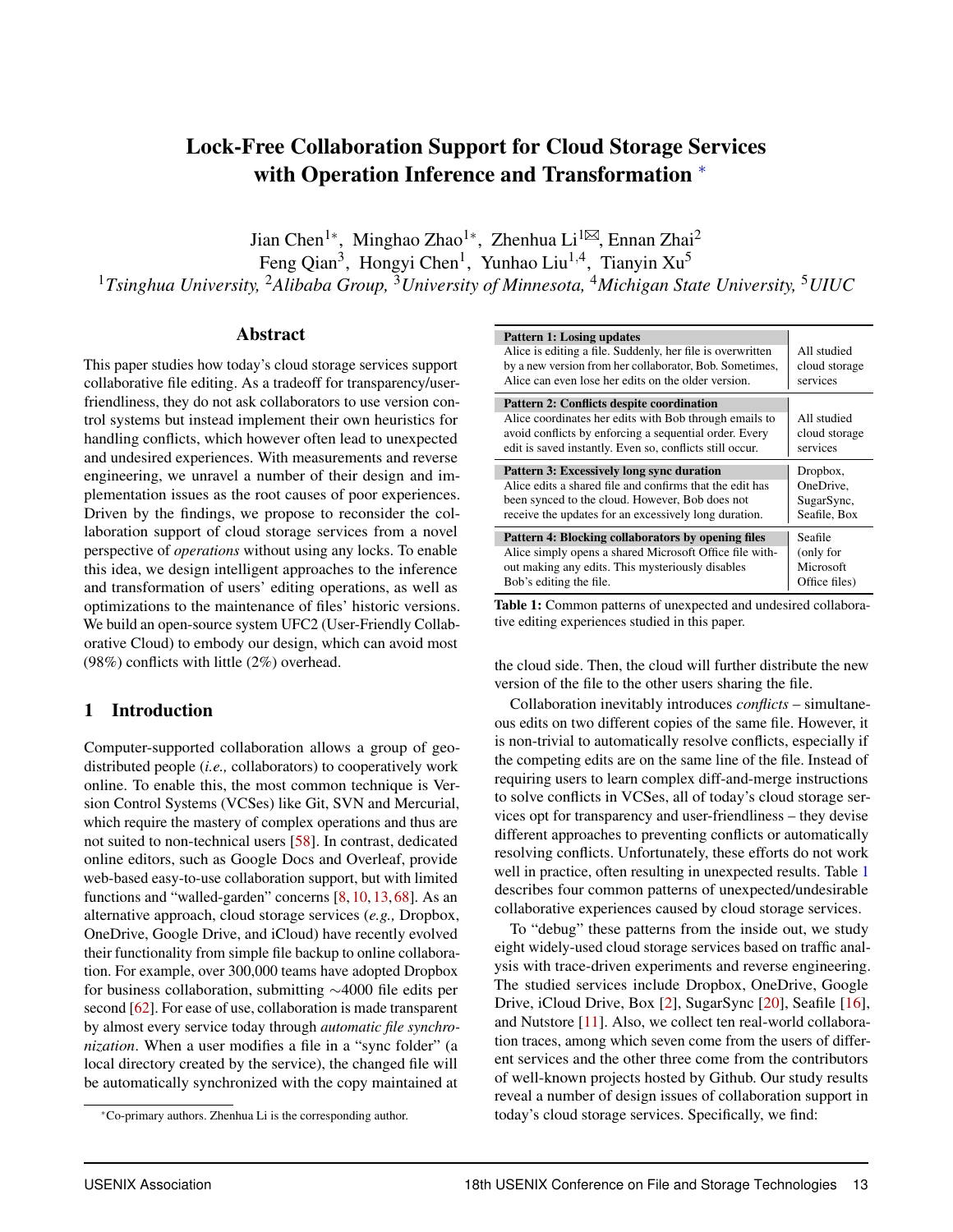<span id="page-2-0"></span>

Figure 1: Working principle for merging two versions of the same file at the cloud side: (a) inferring the operation sequences *S*<sup>1</sup> and *S*<sup>2</sup> that respectively change  $V_0$  to  $V_1$  and  $V_2$  using edit graphs; (b) transforming and merging  $S_1$  and  $S_2$  into  $S_r$  with the minimal conflict, based on a conflict graph and topological sorting when necessary; (c) executing  $S_r$  on  $V_0$  to generate the merged version  $V_{1,2}$ .

- Using file-level locks to prevent conflicts is difficult due to the unpredictability of users' real-time editing behavior (as cloud storage services can neither designate nor monitor the editor) and the latency between clients and the server.
- *•* Existing conflict-resolution solutions are too coarsegrained and do not consider user intention – they either keep the latest version based on the server-side timestamp or distribute all the conflicting versions to the users.

Most surprisingly, we observe that the majority of "conflicts" reported by these cloud storage services are not *true conflicts* but are artificially created. In those false-positive conflicts (or false conflicts), the collaborators were editing different parts of a shared file. This is echoed by the common practice of mitigating false conflicts in cloud storage service-based collaborative editing by intentionally dividing an entire text file into multiple separate files [\[18,](#page-13-7) [23\]](#page-13-8). Such false conflicts can be automatically resolved at the server side without user intervention.

In this paper, we show that it is feasible to provide effective collaboration support in cloud storage services by intelligently merging conflicting file versions using the *three-way merge* method [\[54,](#page-15-3) [63\]](#page-15-4), where two conflicting versions are merged based on a common-context version. This is enabled by the inference and transformation of users' editing operations; meanwhile, no lock is used so as to achieve the transparency and user-friendliness. As depicted in Figure [1,](#page-2-0) our basic idea is to first infer the collaborators' operation sequences  $[1(a)]$  $[1(a)]$ , and then transform these sequences based on their true conflicts (if any)  $[1(b)]$  $[1(b)]$  to generate the final version  $[1(c)]$ . Compared to a file-level or line-level conflict resolution (*e.g.,* adopted by Dropbox or Git), our solution is more fine-grained: modifications on different parts of the same file or even the same line can be automatically merged.

Building a system with the above idea, however, requires us to address two technical challenges. First, inferring operation sequences in an efficient way is non-trivial, since it is a computation-intensive task for cloud storage services<sup>1</sup>. As il-lustrated in Figure [1\(](#page-2-0)a), when two versions  $V_1$  and  $V_2$  emerge, we need to first find the latest *common-context* version  $V_0$ 

hosted at the cloud, and then infer two operation sequences  $S_1$  and  $S_2$  that convert  $V_0$  to  $V_1$  and  $V_2$ , respectively. The common approach using dynamic programming [\[33,](#page-14-0) [44,](#page-14-1) [57\]](#page-15-5) may take excessive computing time in our scenario,  $e.g., \sim 30$  seconds for a 500-KB file. To address the issue, we leverage an *edit graph* [\[4,](#page-13-11) [55\]](#page-15-6) to organize  $V_0$  and  $V_1$ , and thus essentially reduce the inference time,  $e.g., \sim 200$  ms for a 500-KB file.

The second challenge is how to transform and merge *S*<sup>1</sup> and  $S_2$  into  $S_r$  with *minimal conflict*, *i.e.*, 1) simplifying manual conflict resolution of text files by sending only one merged version  $(V_{1,2})$  to the collaborators; and 2) retaining the collaborators' editing intentions while minimizing the amount of conflicts to be manually resolved in  $V_{1,2}$ . As illustrated in Fig-ure [1\(](#page-2-0)b), it is easy to directly transform and merge  $S_1$  and  $S_2$ , via *operation transformation* [\[39\]](#page-14-2), if there is no true conflict. To address the challenging case (of true conflicts), we utilize a *conflict graph* [\[53\]](#page-15-7) coupled with *topological sorting* to reorganize all operations, so as to prioritize the transformation of real conflicting operations and minimize their impact on the transformation of other operations.

Besides solving the above challenges, we facilitate conflict resolution by maintaining each shared file's historic versions at the cloud with CDC (content-defined chunking [\[59\]](#page-15-8)) deduplication. For a user-uploaded version, we adopt full-file sync for small files and delta sync for larger files to achieve the shortest upload time. For a server-merged version, we design *operation-based CDC* (OCDC) which exploits the implicit operations inferred during conflict resolution to accelerate CDC – only the boundaries of those chunks affected by the operations need recalculation.

We build UFC2 (User-Friendly Collaborative Cloud) on top of Amazon EFS (Elastic File System) and S3 to implement our design. Our evaluation using real-world traces indicates that conflicts generated during collaboration are significantly reduced by 98% on average (the remainder are true conflicts). Meanwhile, the incurred time overhead by a conflict resolution is usually between 10 and 80 ms, which is merely 0.6%– 4% (2% on average) of the delivery time for a file update. In addition, our designed OCDC optimization outpaces the traditional CDC by  $\sim$ 3 times, thus reducing the data chunking time from 30–400 ms to 10–120 ms for a common file. Finally, we have made all the source code and measurement data publicly available at https://UFC2.qithub.io.

<span id="page-2-1"></span><sup>&</sup>lt;sup>1</sup>In contrast, it is straightforward and lightweight to acquire a user's operation sequences in Google Docs [\[7\]](#page-13-9), Overleaf [\[15\]](#page-13-10), and similar services, where a dedicated editor is used and monitored in real time.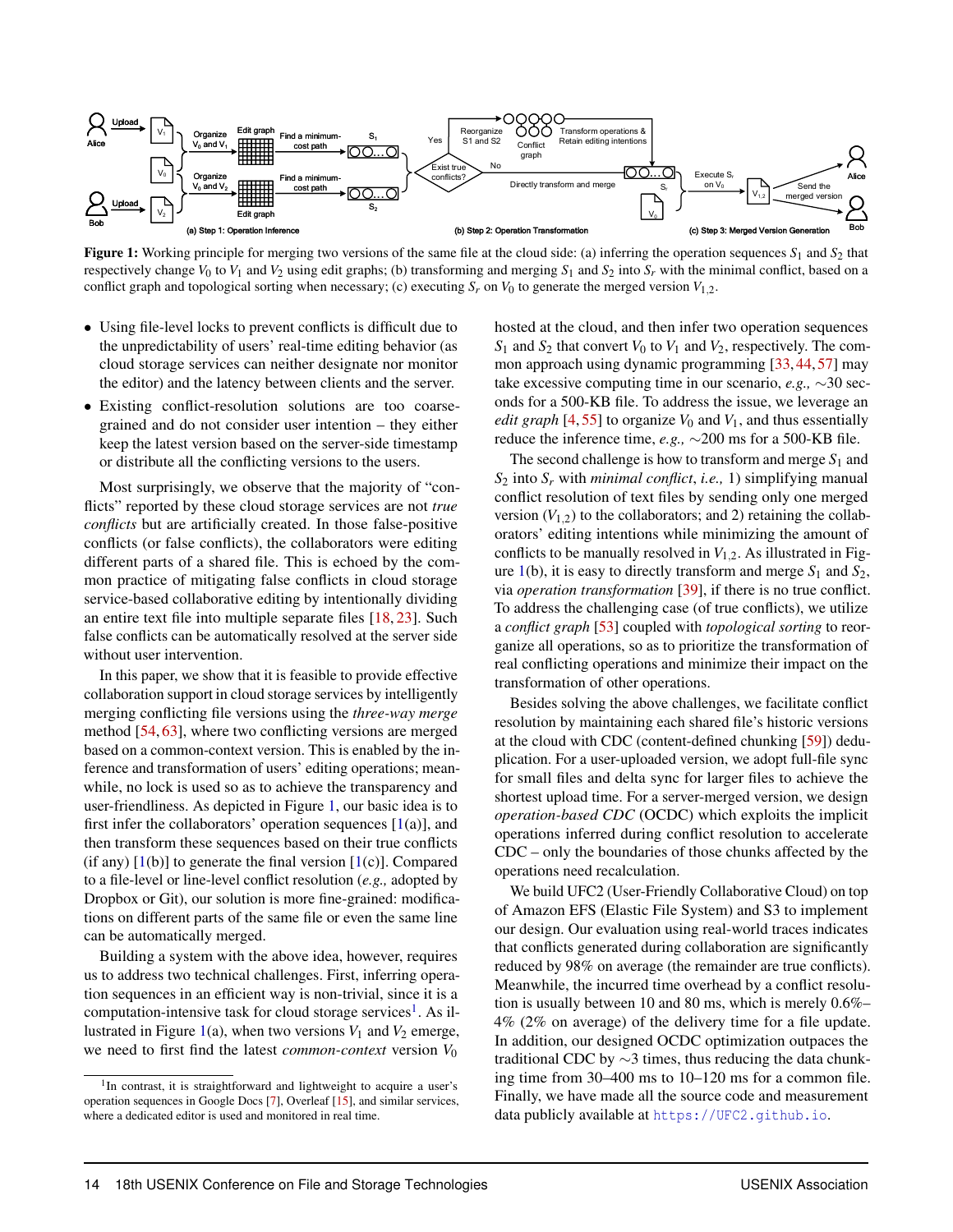<span id="page-3-0"></span>

| Trace           | Timespan            | $# Col-s$ | # Files | # Versions | Avg. File Size | <b>Major File Types</b>                           |
|-----------------|---------------------|-----------|---------|------------|----------------|---------------------------------------------------|
| Dropbox-1       | 11/2/2018-2/6/2019  |           | 305     | 3527       | 86 KB          | tex (52%), pdf (16%), Matlab src (24%) & fig (4%) |
| $Dropbox-2$     | 4/3/2019-5/14/2019  | 6         | 216     | 2193       | 67 KB          | tex $(57\%)$ , pdf $(21\%)$ , Matlab fig $(9\%)$  |
| <b>OneDrive</b> | 3/15/2019-5/31/2019 | 5         | 253     | 2673       | 83 KB          | tex $(61\%)$ , pdf $(15\%)$ , Matlab fig $(7\%)$  |
| iCloud Drive    | 2/1/2019-4/30/2019  | 6         | 301     | 3211       | 59 KB          | tex $(53\%)$ , pdf $(22\%)$ , Matlab fig $(12\%)$ |
| <b>Box</b>      | 3/21/2019-5/2/2019  | 8         | 273     | 2930       | 60 KB          | tex $(66\%)$ , pdf $(27\%)$                       |
| SugarSync       | 4/11/2019-5/26/2019 | 9         | 325     | 3472       | 89 KB          | tex (49%), pdf (25%), Matlab src (19%) & fig (3%) |
| Seafile         | 2/17/2019-4/30/2019 | 7         | 251     | 2823       | 71 KB          | tex $(55\%)$ , pdf $(19\%)$ , Matlab fig $(10\%)$ |
| Spark-Git       | 1/15/2018-3/27/2019 | 58        | 15181   | 129957     | 4 KB           | Scala $(78\%)$ , Java $(6\%)$ , py $(5\%)$        |
| TensorFlow-Git  | 7/24/2018-3/27/2019 | 86        | 16754   | 246016     | 9 KB           | py (30%), C header (14%) & src (29%), txt (20%)   |
| Linux-Git       | 9/9/2018-3/30/2019  | 87        | 63865   | 901167     | 13 KB          | C header $(31\%)$ & src $(42\%)$ , txt $(16\%)$   |

Table 2: Statistics of the ten real-world collaboration traces. "Col-s" means collaborators, "src" means source code, and "py" means python.

# <span id="page-3-1"></span>2 Design Challenges

In this section, we employ trace-driven experiments, special benchmarks, and reverse engineering to deeply understand the design challenges of collaborative support in today's cloud storage services. In particular, we analyze the root causes of poor experiences listed in Table [1.](#page-1-0)

#### <span id="page-3-2"></span>2.1 Study Methodology

In order to quantitatively understand how today's cloud storage services behave under typical collaborative editing workloads, we first collected ten real-world collaboration traces as listed in Table [2.](#page-3-0) Among them, seven are provided by users (with informed consent) that collaborate on code/document writing using different cloud storage services. The other three are extracted from well-known open-source GitHub projects. Each trace contains all the file versions uploaded by every involved user during the collection period.

For the first seven traces, relatively few (*i.e.,* 5–9) collaborators work on a project for a couple of months. Each of their workloads is unevenly distributed over time: during some periods collaborators frequently edit the shared files, whereas during the other periods there are scarcely any edits to the shared files. By contrast, in the last three traces, a large number of collaborators constantly submit their edits for quite a few months, and thus generate many more file versions. In addition, the collaborators involved in all the ten traces are located across multiple continents.

Using these traces, we conducted a comparative measurement study of eight mainstream cloud storage services: Dropbox, OneDrive, Google Drive, iCloud Drive, Box, SugarSync, Seafile, and Nutstore. For each service, we ran its latest PC client (as of Jul. 2019) on Windows-10 VMs rented from Amazon EC2; these VMs have the same hardware configuration (a dual-core CPU@2.5 GHz, 8 GB memory, and 32 GB SSD storage) and network connection (whose downlink/uplink bandwidth is restricted to 100 / 20 Mbps by WonderShaper to resemble a typical residential network connection [\[1,](#page-13-12) [19\]](#page-13-13)).

We deployed puppet collaborators on geographically distributed VMs across five major regions to replay a trace, with one client software and one puppet collaborator running on

one VM. Specifically, we rented AWS VMs in South America, North America, Europe, the Middle-East, and the Asia-Pacific (including East Asia and Australia). We instructed the puppet collaborators to upload different file versions (as recorded in the trace) to the cloud. To safely reduce the duration of the replay, we skipped the "idle" timespan in the trace during which no file is edited by any collaborator. In addition, we strategically generated some "corner cases" that seldom appear in users' normal editing, so as to make a deeper and more comprehensive analysis. For example, we edited fixsized small (KB-level) files to measure cloud storage services' sync delay, so as to avoid the impact of file size variation; we edited a random byte on a compressed file to figure out their adoption of delta sync mechanisms; and we performed specially controlled edits to investigate their usage of locks, as well as their delivery time of lock status.

We captured all the IP-level sync traffic in the trace-driven and benchmark experiments via Wireshark [\[25\]](#page-13-14). From the traffic, we observe that almost all the communications during the collaboration are carried out with HTTPS sessions (using TLS v1.1 or v1.2). By analyzing the traffic size and occurrence time of respective HTTPS sessions, we can understand the basic design of these eight mainstream cloud storage services, *e.g.,* using full-file sync or delta sync mechanisms to deliver a file update.

To reverse engineer the implementation details, we attempted to reverse HTTPS by leveraging man-in-the-middle attacks with Charles [\[3\]](#page-13-15), and succeeded with OneDrive, Box, and Seafile. For the three services, we are able to get the detailed information of each synced file (including its ID, creation time, edit time, and to our great surprise the concrete content), as well as the delivered lock status and file update. Furthermore, since Seafile is open source, we also read the source code to understand the system design and implementation, *e.g.,* its adoption of FIFO message queues and the CDC delta sync algorithm.

For the remaining five cloud storage services, we are unable to reverse their HTTPS sessions, as their clients do not accept the root CA certificates forged by Charles. For these services, we search the technical documentation (including design documents and engineering blogs) to learn about their designs, such as locks and message queues [\[5,](#page-13-16) [9,](#page-13-17) [12,](#page-13-18) [14,](#page-13-19) [21,](#page-13-20) [22,](#page-13-21) [31\]](#page-14-3).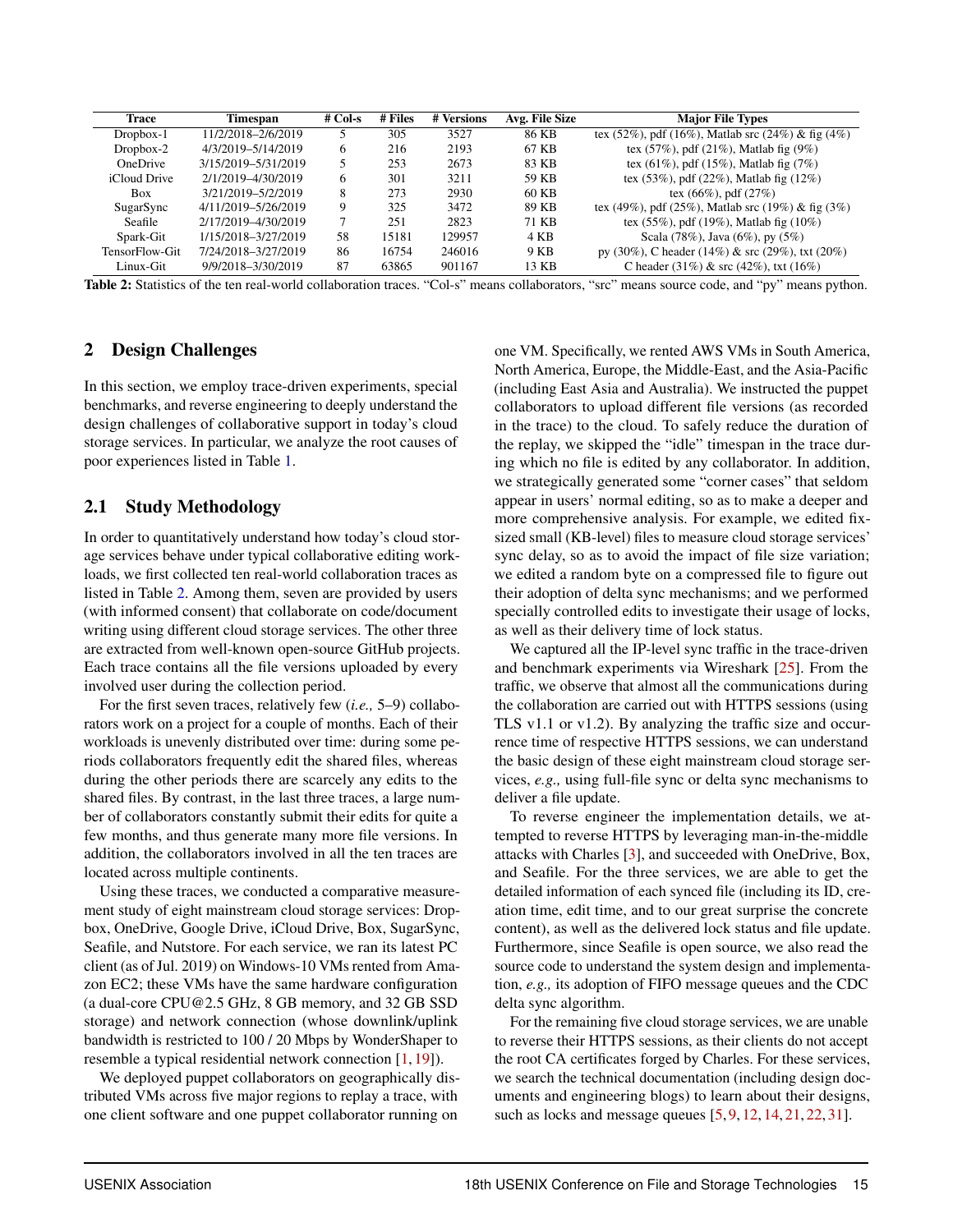<span id="page-4-0"></span>

| <b>Cloud Storage Service</b> | <b>Lock Mechanism</b> | <b>Conflict Resolution</b>                  | <b>Message Queue</b>     | <b>File Update Method</b> |
|------------------------------|-----------------------|---------------------------------------------|--------------------------|---------------------------|
| Dropbox                      | No lock               | Keep all the conflicting versions           | <b>LIFO</b>              | rsync                     |
| <b>OneDrive</b>              | No lock               | Keep all the conflicting versions           | <b>Oueue</b>             | Full-file sync            |
| Google Drive                 | No lock               | Keep only the latest version                |                          | Full-file sync            |
| iCloud Drive                 | No lock               | Ask users to choose among multiple versions | $\overline{\phantom{0}}$ | rsync                     |
| <b>Box</b>                   | Manual locking        | Keep all the conflicting versions           | <b>Oueue</b>             | Full-file sync            |
| SugarSync                    | No lock               | Keep all the conflicting versions           | Oueue                    | rsync                     |
| Seafile                      | Automatic/manual*     | Keep all the conflicting versions           | <b>FIFO</b>              | <b>CDC</b>                |
| <b>Nutstore</b>              | Automatic locking     | Keep all the conflicting versions           |                          | Full-file & rsync         |

Table 3: A brief summary of the collaboration support of the eight mainstream cloud storage services in our study. "\*": Seafile only supports automatic locking for Microsoft Office files. "-": we do not observe obvious queuing behavior.

#### <span id="page-4-2"></span>2.2 Results and Findings

Our study quantifies the occurrence of conflicts in different cloud storage services, and uncovers their key design principles as summarized in Table [3.](#page-4-0)

Occurrence probability of conflicts. When the ten traces are replayed with each cloud storage service, we find considerable difference (ranging from 0 to 4.8%) in the *ratio* of conflicting file versions (generated during a replay) over all versions, as shown in Table [4.](#page-5-0) Most notably, Google Drive appears to have never generated conflicts, because once it detects conflicting versions of a file (at the cloud) it only keeps the latest version based on their server-side timestamps. In contrast, the most conflicting versions are generated with iCloud Drive, because its *sync delay* (*i.e.,* the delivery time of a file update) is generally longer than that of the other cloud storage services (as later indicated in Figure [3](#page-5-1) and Table [5\)](#page-5-2). In comparison, for each trace Nutstore generates the fewest conflicting versions (with Google Drive not considered), as its automatic locking during collaboration can avoid a portion (7.6%–19.1%) of conflicts.

Locks. We observe that the majority of the studied cloud storage services (Dropbox, OneDrive, Google Drive, iCloud Drive, and SugarSync) never use any form of locks for files being edited. As a consequence, collaboration using these products can easily lead to conflicts. Box, Seafile, and Nutstore use coarse-grained file-level locks; unfortunately, we find that their use of locks is either too early or too late<sup>2</sup>, leading to undesired experiences. This is because cloud storage services are unable to acquire users' real-time editing behaviors and thus cannot accurately determine when to request/release locks. Specifically, locking too early leads to Pattern 4 in Table [1,](#page-1-0) locking too late (locking after editing) leads to Pattern 1, and unlocking too early leads to Pattern 2.

Box only supports manual locks on shared files. When Alice attempts to lock a shared file *f* and Bob has not opened it, *f* is successfully locked by Alice and then Bob cannot edit it (until it is manually unlocked by Alice). However, if Bob

has already opened *f* when Alice attempts to lock it, he can still edit it but cannot save it, because when Bob attempts to save his edit the file editor (*e.g.,* MS Word) will re-check the permission of *f* . *In essence, Box implements locks by creating a process on Bob's PC, which attempts to "lock" a file by changing the file's permission as read-only.* In this case, if Bob is using an *exclusive* editor (not allowing other applications to write the file it opened), Alice's edits cannot be synced to Bob, thus leading to Pattern 3; otherwise, Bob's edits will be overwritten by Alice's, leading to Pattern 1.

Seafile automatically locks a shared file *f* when *f* is opened by an MS Office application, and *f* will not be unlocked until it is closed. This locking mechanism is coarse-grained and may lead to Pattern 4. For non-MS Office files, Seafile supports manual locks in the same way as Box, and thus they have the same issue in collaboration.

Nutstore attempts to lock a shared file *f* automatically, when Alice saves her edit. At this time, if Bob has not opened *f* , *f* is successfully locked by Alice and Bob cannot edit it; after Alice's saved edit is propagated to Bob, *f* is automatically unlocked. However, if Bob opened the shared file before Alice saves the file, Nutstore has the same problems as Box and Seafile (Patterns 1 and 3 in Table [1\)](#page-1-0).

Finally, we are concerned with the delivery time of a *lock status* (*i.e.,* whether a file is locked). According to our measurements, the lock status is delivered in real time with  $\sim$ 100% success rates. As in Figure [2,](#page-5-1) the delivery time ranges from 0.7 to 1.6 seconds, averaging at 1.0 second. This indicates that today's cloud storage services implement dedicated infrastructure (*e.g.,* queues) for managing locks.

In summary, implementing desirable locks in cloud storage services is not only complex and difficult but also somewhat expensive. Therefore, we feel it wiser to give up using locks.

Conflict resolution. We find three different strategies for resolving the conflicts. *First*, Google Drive only keeps the latest version (defined by the timestamp each version arrives at the cloud). All the older versions are discarded and can hardly be recovered by the users (Google Drive does not reserve a version history for any file). Note that this notion of "latest" may not reflect the absolute latest (which depends on the client-side time), *e.g.,* when the real latest version

<span id="page-4-1"></span><sup>&</sup>lt;sup>2</sup>Ideally, a file should be locked right before the user starts editing, and unlocked right after the user finishes the editing.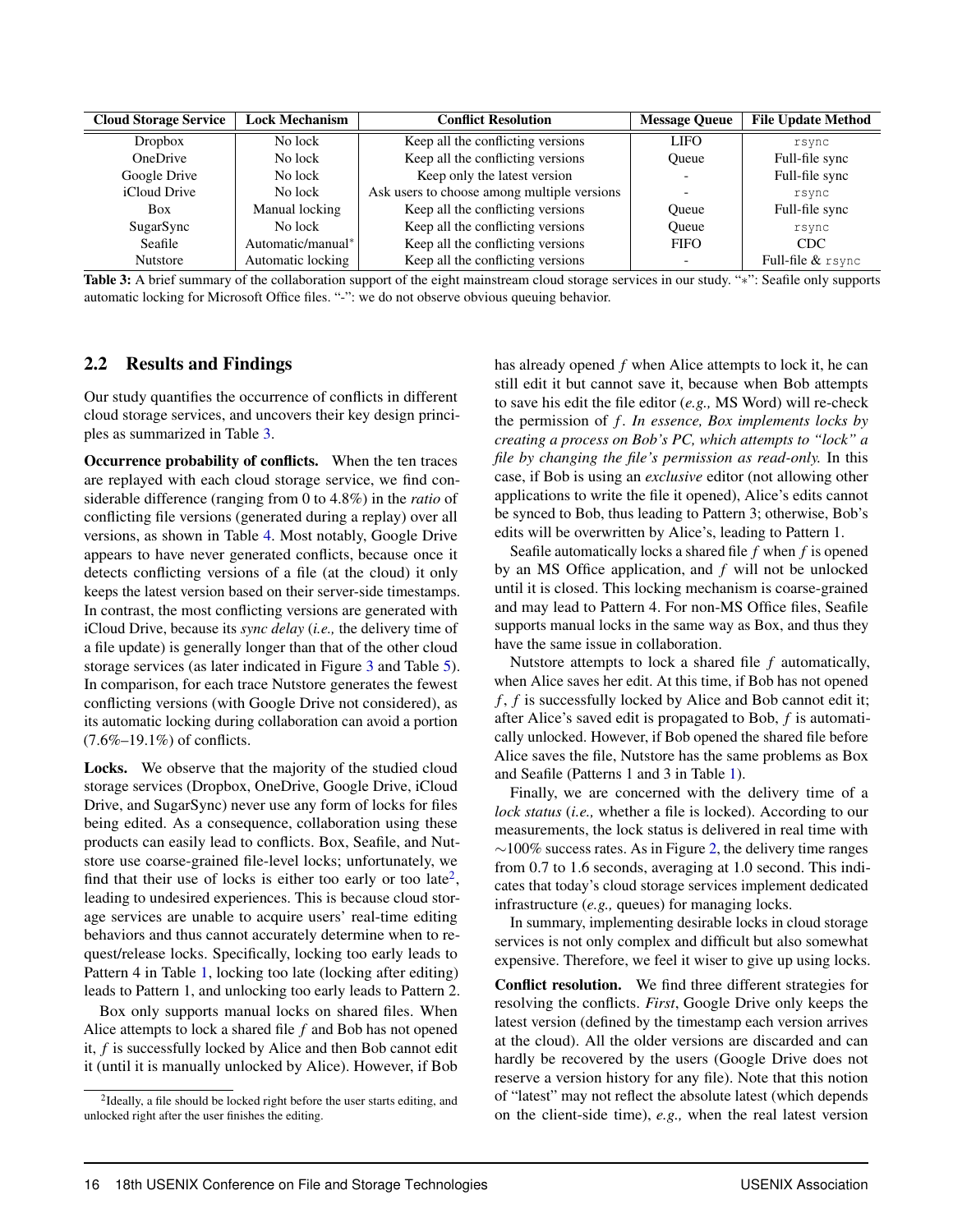<span id="page-5-1"></span>

Figure 2: CDF of the delivery time of a lock status. Note that among all the studied services, only three of them use locks.



Figure 3: CDF of the delivery time of a file update, where the file is several KBs in size.

<span id="page-5-0"></span>

| <b>Trace</b>    | DB   | <b>OD</b> | GD       | ID      | Box     | SS      | <b>SF</b> | <b>NS</b> |
|-----------------|------|-----------|----------|---------|---------|---------|-----------|-----------|
| DB <sub>1</sub> | 4.4% | 4.4%      | $\Omega$ | $4.5\%$ | 4.3%    | $4.3\%$ | 4.3%      | 3.6%      |
| D <sub>B2</sub> | 4.7% | 4.7%      | $\Omega$ | 4.8%    | 4.6%    | 4.7%    | 4.6%      | 3.8%      |
| <b>OD</b>       | 4.1% | 4.1%      | $\Omega$ | $4.2\%$ | 4.0%    | $4.0\%$ | 4.1%      | 3.5%      |
| ID              | 4.1% | 4.0%      | 0        | 4.1%    | 4.1%    | 4.1%    | $4.1\%$   | 3.4%      |
| Box             | 4.3% | 4.3%      | $\Omega$ | $4.4\%$ | $4.2\%$ | $4.3\%$ | 4.3%      | 3.7%      |
| SS              | 4.2% | 4.1%      | $\Omega$ | 4.2%    | $4.2\%$ | $4.1\%$ | 4.2%      | 3.7%      |
| SF              | 4.5% | 4.5%      | 0        | 4.6%    | 4.5%    | $4.5\%$ | 4.5%      | 3.8%      |
| SG              | 1.3% | $1.3\%$   | 0        | $1.3\%$ | $1.3\%$ | $1.3\%$ | $1.3\%$   | 1.2%      |
| TG              | 3.5% | 3.5%      | 0        | 3.5%    | $3.5\%$ | $3.5\%$ | 3.5%      | 3.2%      |
| LG              | 4.0% | 4.0%      | 0        | 4.0%    | 4.0%    | 4.0%    | 4.0%      | 4.0%      |

Table 4: Ratio of conflicting file versions (over all versions) when the ten traces are replayed with each of the studied cloud storage services. DB=Dropbox, OD=OneDrive, GD=Google Drive, ID=iCloud Drive, SS=SugarSync, SF=Seafile, NS=Nutstore, SG=Spark-Git, TG=TensorFlow-Git, and LG=Linux-Git.

arrives earlier due to network latency. *Second*, iCloud Drive asks the user to choose one version from all the conflicting versions. The user has to compare them by hand, and then make a decision (which is often not ideal). *Third*, a more common solution is to keep all the conflicting versions in the shared folder, and disseminate them to all the collaborators. This solution is more conservative (which does not cause data loss), but leaves all burdens to users. Moreover, given the distributed nature, merging efforts from the collaborators could cause further conflicts if not coordinated well.

Given the difficulties in resolving conflicts, we advocate that cloud storage services should make more effort to proactively avoid, or at least significantly reduce, the conflicts.

Delivery latency and message queue. Delivery latency of a file (update) prevalently exists in cloud storage at both infrastructure (*e.g.,* S3 and Azure Blob) and service (*e.g.,* Dropbox) levels [\[34,](#page-14-4) [35,](#page-14-5) [43,](#page-14-6) [64,](#page-15-9) [67,](#page-15-10) [74\]](#page-15-11). It stems from multiple factors such as network jitter, system I/O, and load balancing in the datacenter [\[43,](#page-14-6) [50\]](#page-14-7). We measure the delivery time of a file update regarding the eight cloud storage services. As in Figure [3](#page-5-1) and Table [5,](#page-5-2) some services always have reasonable delivery time. On the other hand, in a few services, the maximum



Figure 4: A simple edit graph for reconciling *V*<sup>0</sup> (the horizontal word "properly") and *V*<sup>1</sup> (the vertical word "purple").

<span id="page-5-2"></span>

| <b>Cloud Service</b> | Min  | Median | Mean  | <b>P99</b> | Max   |
|----------------------|------|--------|-------|------------|-------|
| Dropbox              | 1.6  | 2.0    | 141.2 | 312        | 17751 |
| <b>OneDrive</b>      | 1.6  | 4.0    | 33.4  | 106        | 4415  |
| Google Drive         | 10.9 | 11.7   | 11.7  | 12.9       | 18.1  |
| iCloud Drive         | 8.1  | 11.8   | 11.9  | 11.9       | 16.9  |
| <b>Box</b>           | 4.4  | 5.1    | 41.8  | 115        | 6975  |
| SugarSync            | 2.0  | 6.8    | 51.3  | 124        | 7094  |
| Seafile              | 2.7  | 4.0    | 53.8  | 99         | 9646  |
| <b>Nutstore</b>      | 4.2. | 5.0    | 5.0   | 5.0        | 5.6   |

Table 5: Statistics (in unit of second) of the delivery time of a file update, where the file is several KBs in size.

delivery time reaches several hours for a KB-level file, and the 99-percentile (P99) delivery time can reach hundreds of seconds. The unpredictability and long tail latency can sometimes break the time order among file updates, which is the main root cause of Patterns 2 and 3.

Additionally, we find that the implementation of message queues in some cloud storage services aggravates the delivery latency. Specifically, different services have very different message queue implementations, leading to different queueing behaviors. For a FIFO queue (used by Seafile), when the server is overloaded, many requests for file/fetch updates are processed by the server but not accepted by the client due to client-side timeout, thus wasting the server's processing resources. This problem can be mitigated by using LIFO queues (used by Dropbox). However, for a LIFO queue, the requests from "unlucky" users (who encounter the server's being overloaded after issuing fetch update requests) wait for a long duration. We suspect that the services with excessively long delivery time are using big shared queues with no QoS consideration, and may benefit from using a dedicated queue like QJUMP [\[41\]](#page-14-8).

File update methods. Collaboration results in frequent, short edits to files. *Delta sync* is known to be efficient in updating short edits, compared with *full-file sync* where the whole file has to be transferred [\[49\]](#page-14-9). To understand the file update method, we let Alice modify a *Z*-byte highly compressed file,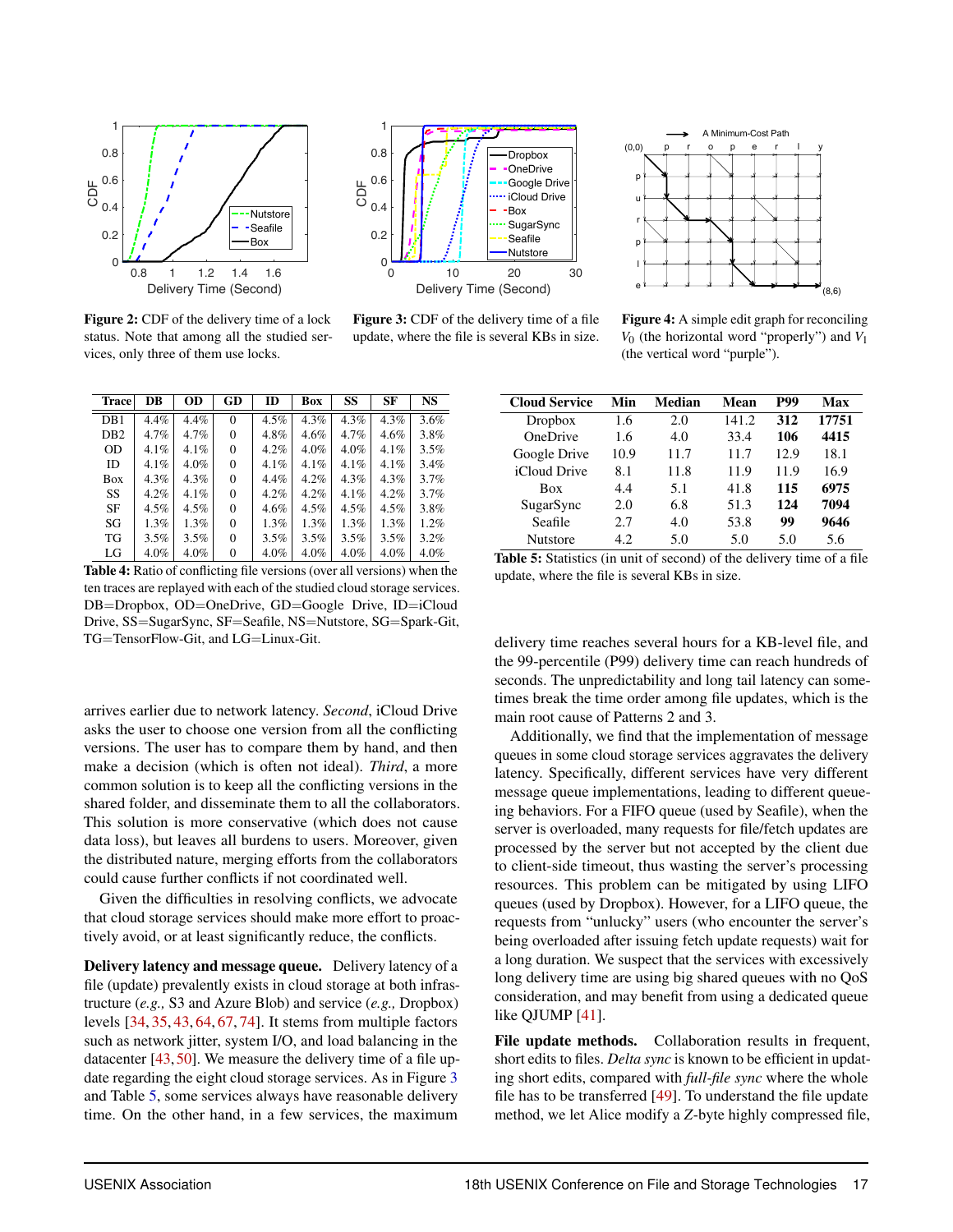where  $Z \in \{1, 1K, 10K, 100K, 1M\}$ , and observed the traffic usage in delivering the file update. By comparing the traffic usages in uploading and downloading an update, we find that OneDrive, Google Drive, and Box adopt full-file sync, and the others adopt delta sync (rsync [\[72\]](#page-15-12) or CDC [\[59\]](#page-15-8)). Especially, we confirm Seafile's adoption of CDC from its source code [\[17\]](#page-13-22). In terms of Nutstore, it adopts a hybrid file update method: full-file sync for small  $( $64$  KB) files and delta sync$ for the other files, so as to achieve the highest update speed, because small and large files are more suitable for full-file and delta sync, respectively (full-file sync requires fewer rounds of client-server message exchanges).

# 2.3 Implications

Our study results show that today's cloud storage services either do not use any locks or use coarse-grained file-level locks to prevent conflicts. The former would inevitably lead to conflicts. The latter, however, is hard to prevent conflicts in practice for two reasons: 1) it is hard to accurately predict user's editing behaviors in real time and therefore to determine the timing of applying the lock, and 2) the latency between the client and the server can vary significantly, so file-level conflicts are generally inevitable. Furthermore, the study shows that full-file and delta sync methods can be combined to accelerate the delivery of a file update. To address the revealed issues, we explore the possibility of developing lock-free conflict resolution by inferring fine-grained user intentions. We also explore a hybrid design of full-file and delta sync methods for efficient file update and synchronization.

# 3 Our Solution

This section aims to address the challenges uncovered in [§2.](#page-3-1) Our key idea is to model file editing events as insert or delete *operations* ([§3.2\)](#page-6-0). Based on the operation model, we *infer* the collaborators' operation sequences ([§3.3\)](#page-7-0), and then *transform* these sequences ([§3.4\)](#page-7-1) based on their conflicts to generate the final version. We explain the above procedure with a simple case of two file versions, and demonstrate its applicability to the complex case of multiple versions ([§3.5\)](#page-9-0). We also design optimizations to the maintenance of shared files' historic versions ([§3.6\)](#page-9-1),

#### <span id="page-6-1"></span>3.1 True and False Conflicts

We examine the conflicting file versions as listed in Table [4](#page-5-0) in great detail. We find that  $\sim$ 1/3 of them come from non-text (*e.g.,* PDF or EXE) files, which, as mentioned in [§1,](#page-1-1) are typically generated based on text files and thus can be simply deleted or regenerated from text files for pretty easy conflict resolution. The remainder relate to text files, the vast majority of which, to our surprise, only contain "false positive" con-

flicts as the collaborators in fact operated on different parts of a shared file.

Take the Dropbox-1 collaboration trace as an example. When it is replayed with Dropbox or OneDrive, among the 3,527 file versions hosted at the cloud side, 154 text files are considered (by Dropbox and OneDrive) to be conflicting versions and then distributed to all the collaborators. Actually, 152 out of the 154 *apparently* conflicting versions can be correctly merged at the cloud side. The remaining two cannot be correctly merged as two collaborators happen to edit the same part of the shared file in parallel, thus generating 9 *true* conflicts. In other words, the vast majority of the (coarsegrained) file-level conflicts are *false* (positive) conflicts when seen at the (fine-grained) operation level.

# <span id="page-6-0"></span>3.2 Explicit and Implicit Operations

We model *operation* as the basic unit in collaborative file editing. A shared file can be regarded as a sequence of characters, and an *explicit* operation is a user action that has truly occurred to the shared file, modifying some of its characters. In detail, an explicit operation *O* consists of seven properties:

- *•* There are two possible *operation types*: insert and delete; *O.type* represents the operation type of *O*.
- *•* The *targeted string* is the string that will be inserted or deleted by *O*, which is denoted by *O.str*.
- *•* The *length* of *O* is the (character) length of *O.str*, which is denoted by *O.len*.
- *•* The *position* of *O* is where *O.str* will be inserted to or deleted from in the shared file, which is denoted by *O.pos*.
- *• O* must be performed on a context (file version), which is called the *base context* of *O*, or denoted as *O.bc*.
- *• O* is performed on *O.bc* to generate a new context, which is called the *result context* of *O*, or denoted as *O.rc*.
- *•* The range of characters impacted by *O* in *O.bc* is the *impact region* of *O*, denoted as *O.ir*. It is calculated as:

$$
O.ir = \begin{cases} [O.pos, O.pos + 1) & \text{if } O.type = \text{insert}; \\ [O.pos, O.pos + O.len) & \text{if } O.type = \text{delete}. \end{cases}
$$

This formula tells that when a string is inserted to *O.bc*, the insert operation only affects the position (in *O.bc*) where the string is inserted; but when a string is deleted from *O.bc*, the positions where all the characters of the string formerly appear at *O.bc* are affected.

Automatically acquiring a user's explicit operations is trivial and lightweight when the editor can be monitored, *e.g.,* in Google Docs [\[7\]](#page-13-9) and Overleaf [\[15\]](#page-13-10). In these systems, users are required to use a designated online file editor, by monitoring which all the collaborators' explicit operations can be directly captured in real time.

In contrast, our studied cloud storage services are supposed to work independently with any editors and support any types of text files, thus bringing great convenience to their users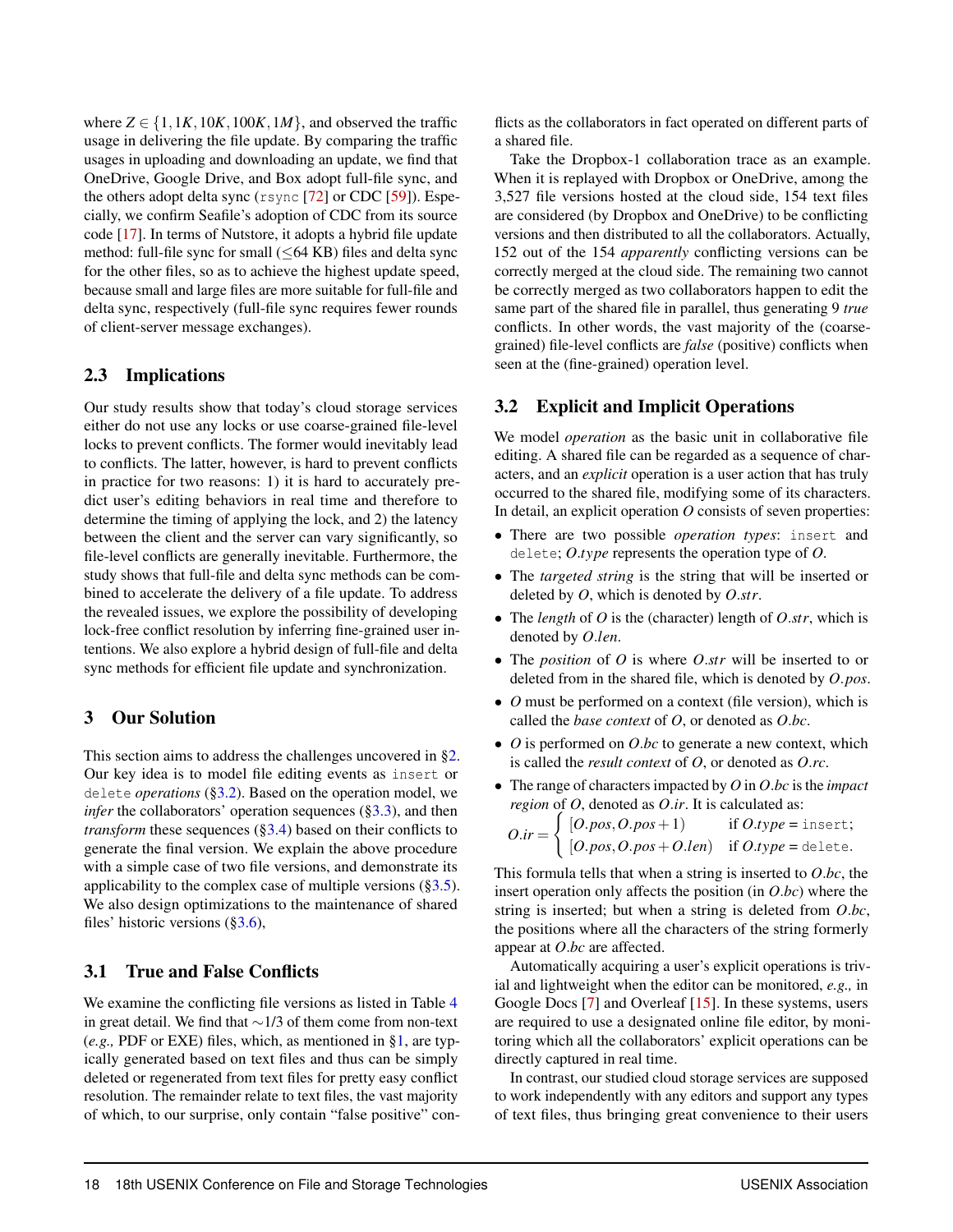(especially non-technical users). Therefore, we do not attempt to monitor any editors or impose any restrictions on the file types, and thus cloud storage services cannot capture users' explicit operations. Instead, we choose to analyze users' *implicit operations* based on the numerous file versions hosted at the cloud side. For a shared file *f* , implicit operations represent the cloud-perceived content changes to *f* (*i.e.,* the eventual result of a user's editing actions), rather than the user's editing actions that have actually happened to *f* . Obviously, implicit operations, as well as their various properties, have to be indirectly *inferred* from the different versions of *f* . Since we focus on implicit operations in this work, we simply use "operations" to denote "implicit operations" hereafter.

# <span id="page-7-0"></span>3.3 Operation Inference (OI)

When no conflict happens, inferring the operations from two consecutive versions of a file is intuitive, so in this part we only consider the OI when two conflicting versions emerge at the cloud. Note that when there are more than two conflicting versions, our described algorithms below still apply.

When two conflicting versions of a file,  $V_1$  and  $V_2$  (of  $n_1$ ) and *n*<sup>2</sup> bytes in length) are uploaded to the cloud by two collaborators, the cloud first pinpoints their latest *commoncontext* version  $V_0$  (of  $n_0$  bytes in length) hosted in the cloud. Generally, the cloud knows which version is consistent with a collaborator's local copy during her last connection to the cloud. When the collaborator uploads a new version, this "consistent" version is regarded as the base context (version) of the new version, so that all versions of a shared file constitute a *version tree*, in which the parent of a version is its base context. Therefore, to pinpoint  $V_0$  is to find the latest common ancestor of  $V_1$  and  $V_2$  in the version tree.

After pinpointing  $V_0$ , the cloud starts to infer the operation sequences  $(S_1 \text{ and } S_2)$  that change  $V_0$  to  $V_1$  and  $V_2$ , respectively. To infer  $S_1$ , the common approach is to first find the longest common subsequence (LCS) between  $V_0$  and  $V_1$  using *dynamic programming* [\[33,](#page-14-0) [44,](#page-14-1) [57\]](#page-15-5). Then, by comparing the characters in *V*<sup>0</sup> and the LCS one by one, a sequence of delete operations can be acquired, which changes  $V_0$  to the LCS; in a similar manner, a sequence of insert operations that changes the LCS to  $V_1$  can be acquired. After that, the acquired delete and insert operations are combined to constitute  $S_1$  ( $S_2$  is constituted in a similar manner). Unfortunately, this common approach requires  $O(n_0 * n_1)$  computation complexity, which may require considerable time for a large file, *e.g.,*  $\sim$ 30 seconds for a 500-KB file.

To address this problem, we leverage an *edit graph* [\[4,](#page-13-11) [55\]](#page-15-6) to organize  $V_0$  and  $V_1$ . Figure [4](#page-5-1) exemplifies how to calculate the LCS between two words "properly"  $(V_0)$ , on the horizontal axis) and "purple"  $(V_1)$ , on the vertical axis) using an edit graph, where a diagonal edge has weight 0 and a horizontal or vertical edge has weight 1. Accordingly, finding the LCS between  $V_0$  and  $V_1$  is converted to finding a minimum-cost path that goes from the start point  $(i.e., (0,0))$  in Figure [4\)](#page-5-1) to the end point (*i.e.,* (8*,*6) in Figure [4\)](#page-5-1). With an edit graph, the problem can be solved with  $O((n_0 + n_1) * d)$  complexity [\[55\]](#page-15-6), where  $d = n_0 + n_1 - 2l$  is the number of horizontal and vertical edges (*i.e.*, the length of difference between  $V_0$  and  $V_1$ ) and *l* is the number of diagonal edges (*i.e.,* the length of the LCS). Note that *d* is usually much smaller than  $n_0$  and  $n_1$  in practice: in our collected traces, the median and mean values of  $\frac{d}{n_0+n_1}$ are merely 0.12% and 2.19%. Thus, the cloud can infer *S*<sup>1</sup> and *S*<sup>2</sup> efficiently using the edit graph, *e.g.,* for a 500-KB file the inference time is typically optimized from  $\sim$ 30 seconds to  $\sim$ 200 ms, resulting in a 150 $\times$  reduction.

# <span id="page-7-1"></span>3.4 Operational Transformation (OT)

After the operation sequences  $S_1$  and  $S_2$  are inferred, which contain *s*<sup>1</sup> and *s*<sup>2</sup> operations respectively (all operations in a sequence are sorted by their position and have the same base context  $V_0$ ), the cloud first detects whether there exist true conflicts, and then constructs a *conflict graph* [\[53\]](#page-15-7) (as shown in Figure [5\)](#page-8-0) if there are any. A conflict graph is a directed acyclic graph that has  $s_1 + s_2$  vertices representing the aforementioned  $s_1 + s_2$  operations. After that, *operation transformation* (OT) [\[39\]](#page-14-2) is adopted to transform and merge  $S_1$  and  $S_2$  into a result sequence  $S_r$ , which can be executed on  $V_0$  to generate the merged file version  $V_{1,2}$ .

Detecting true conflicts. In order to detect true conflicts between  $S_1$  and  $S_2$ , the cloud first merges  $S_1$  and  $S_2$  into a temporary sequence *Stemp* sorted by the operations' position, and initializes the conflict graph *G* with  $s_1 + s_2$  vertices and 0 edges. Then, for each operation in *Stemp*, the cloud checks whether the operations behind it conflict with it – this is achieved by checking whether the impact regions of two operations overlap each other. If two operations *Stemp*[*i*] and  $S_{temp}[j]$  are real conflicting operations, an edge  $e_{i,j}$  connecting  $v_i$  to  $v_j$  (denoted by solid arrows in Figures [5a](#page-8-0) and [5b](#page-8-0)) is added to *G* to represent a true conflict. If there are no true conflicts between any two operations, *G* is useless and simply discarded. The detection, in the worst case (where each operation in  $S_1$  conflicts with each operation in  $S_2$ ), bears  $O((s_1 + s_2)^2)$  complexity. However, in common cases there exist only a few conflicts, and thus the detection can be quickly carried out with  $O(s_1 + s_2)$  complexity.

Basics of OT. As the *de facto* technique for conflict resolution in distributed collaboration, OT [\[39\]](#page-14-2) has been well studied [\[40,](#page-14-10)[61\]](#page-15-13) and used (*e.g.,* Google Docs [\[7\]](#page-13-9), Overleaf [\[15\]](#page-13-10), Wave [\[24\]](#page-13-23), and Etherpad [\[6\]](#page-13-24)). It resolves conflicts by transforming parallel operations on a shared file to equivalent sequential operations (if possible). A very simple example of OT is shown in Figure [6.](#page-8-1) More details and examples of OT can be found at <https://UFC2.github.io>

OT when there are no true conflicts. According to our detection results on the ten collaboration traces (cf. Table [2\)](#page-3-0),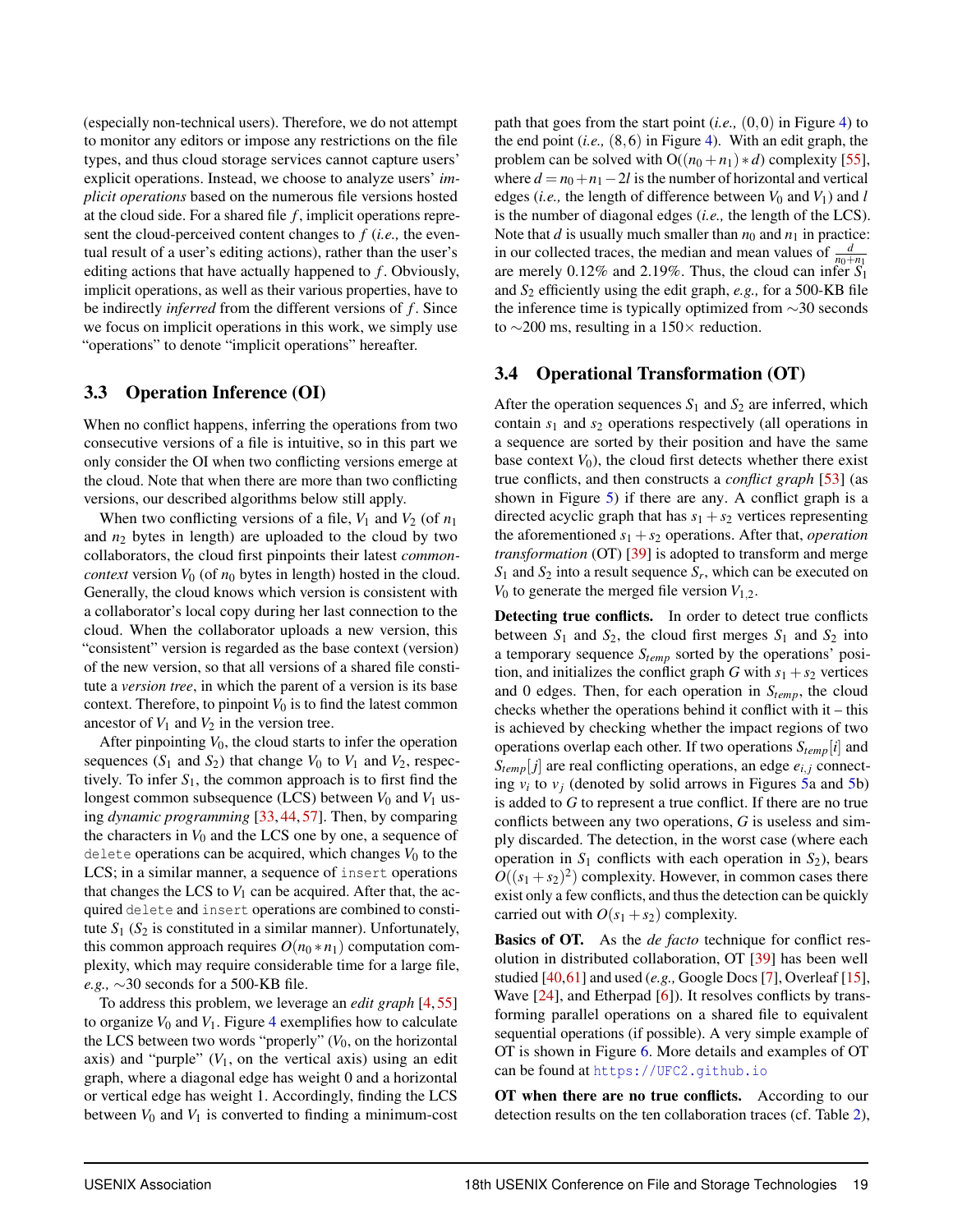<span id="page-8-0"></span>

Figure 5: Reordering conflicting operations with a conflict graph. (a) In the two operation sequences  $S_1$  and  $S_2$ , a dashed line denotes a sequence, while a solid arrow represents a true conflict. (b)  $S_1$  and  $S_2$ are reorganized into a conflict graph, where conflicting operations are linked with directed edges. (c) In the result sequence  $S_r$ , operations are sorted by their topological order in the conflict graph.

<span id="page-8-1"></span>

**Figure 6:** An example of OT that merges  $V_1$  and  $V_2$ , in which  $O_2$  is transformed to  $O'_2$  to resolve the conflict between  $O_1$  and  $O_2$ .

when a file-level conflict occurs there are no true conflicts with a very high (*>*95%) probability, which is consistent with the results of our manual examination in [§3.1.](#page-6-1) When there are no true conflicts detected, the cloud directly applies OT on  $S_1$  and  $S_2$  to generate  $S_r$  and  $V_{1,2}$ . Traditionally, the computation complexity of OT is deemed as  $O((s_1 + s_2)^2)$ . In our case, since there are no true conflicts and *Stemp* are already sorted by the operations' position, we choose to transform the operations in  $S_{temp}$  in their descending order of position, thus achieving a much lower complexity of  $O(s_1 + s_2)$ . After the transformation, we get  $S_r$  and execute  $S_r$  on  $V_0$  to generate the merged version.

OT in the presence of true conflicts. If there are true conflicts detected, it is impossible to directly and correctly resolve the conflicts as in the above case. Consequently, we choose to prioritize the mitigation of user intervention while preserving potentially useful information, so as to facilitate users' manual conflict resolution. Specifically, two principles should be followed: 1) the cloud should send only one merged version *V*1*,*<sup>2</sup> to the collaborators for easy manual conflict resolution; and 2) users' editing intentions should be retained as much as possible, while the number of conflicts that have to be manually resolved in *V*1*,*<sup>2</sup> had better be minimized.

To realize the two principles, our first step is to utilize *topological sorting* [\[46\]](#page-14-11) to reorganize and help transform *S*<sup>1</sup>

and  $S<sub>2</sub>$  (via their conflict graph *G*) following two rules. First, real conflicting operations should be transformed and put into  $S_r$  in the ascending order of their position, so that their conflicts can be resolved at one time and thus do not negatively impact the transformation of other operations. Second, nonconflicting operations should be put into  $S_r$  in the descending order of their position, so that they can be quickly transformed like in the case of no true conflicts.

After  $S_1$  and  $S_2$  are topologically sorted and put into  $S_r$ (see Figure [5c](#page-8-0)), we apply our customized OT scheme to embody the aforementioned two principles for resolving true conflicts. First of all, we classify true conflicts into different categories that are suited to different processing strategies. Given two conflicting operations  $O_1$  and  $O_2$  working on the same base context  $(V_0)$ , there seem to be four different categories of conflicts in the form of " $O_1$ *type*/ $O_2$ *type*": 1) delete/delete, 2) delete/insert, 3) insert/delete, and 4) insert/insert. Here "/" means  $O_1$ *, pos*  $\leq O_2$ *, pos*. However, by carefully examining the impact regions of *O*<sup>1</sup> and  $O_2$  ( $O_1$ *ir* and  $O_2$ *ir*) in each category, we find that insert/delete conflicts are never true conflicts, because an insert operation only affects the targeted string at the position it appears, and never affects a to-be-deleted string that starts behind this position. Thus, we only need to deal with the other three categories as follows.

- *•* For a delete/delete conflict, all the characters deleted by the users (say, Alice and Bob) are  $O_1$ *.str* $\cup O_2$ *.str*. To retain both users' editing intentions as much as possible, we choose to delete only the characters both users want to delete (*i.e.*,  $O_1 \, str \cap O_2 \, str$ ), while preserving the other characters with related information. For example, let  $V_0 =$ "We need foods, water, clothes, and books.";  $O_1$  made by Alice is to delete "foods, water, " at position 8, whereas *O*<sup>2</sup> made by Bob is to delete "water, clothes, " at position 15. In this case,  $O_1$  is transformed to insert "[Alice delete:foods, ]" at position 8, and  $O_2$  is transformed to insert "[Bob delete:clothes, ]" at position 30 (=  $8+$ the length of "[Alice delete:foods, ]"). After the two transformed operations are executed on  $V_0$ , the merged version *V*1*,*<sup>2</sup> is "We need [Alice delete:foods, ][Bob delete:clothes, ]and books." This is not a perfect result, but is pretty easy to be manually resolved by Alice and Bob.
- *•* For a delete/insert conflict, we notice that the characters deleted by Alice might be the literal context of the characters inserted by Bob. Thus, the deleted characters should be preserved to facilitate (mostly Bob's) manual conflict resolution. For example, let  $V_0$  = "There is a cat in the courtyard.";  $O_1$  is to delete " in the courtyard" at position 14, changing  $V_0$  to  $V_1$  ("There is a cat."), whereas  $O_2$  is to insert "spacious" at position 22, changing  $V_0$  to  $V_2$  ("There is a cat in the spacious courtyard."). Without appropriate transformation, the merged version is "There is a catspacious .", which is obviously confusing. In this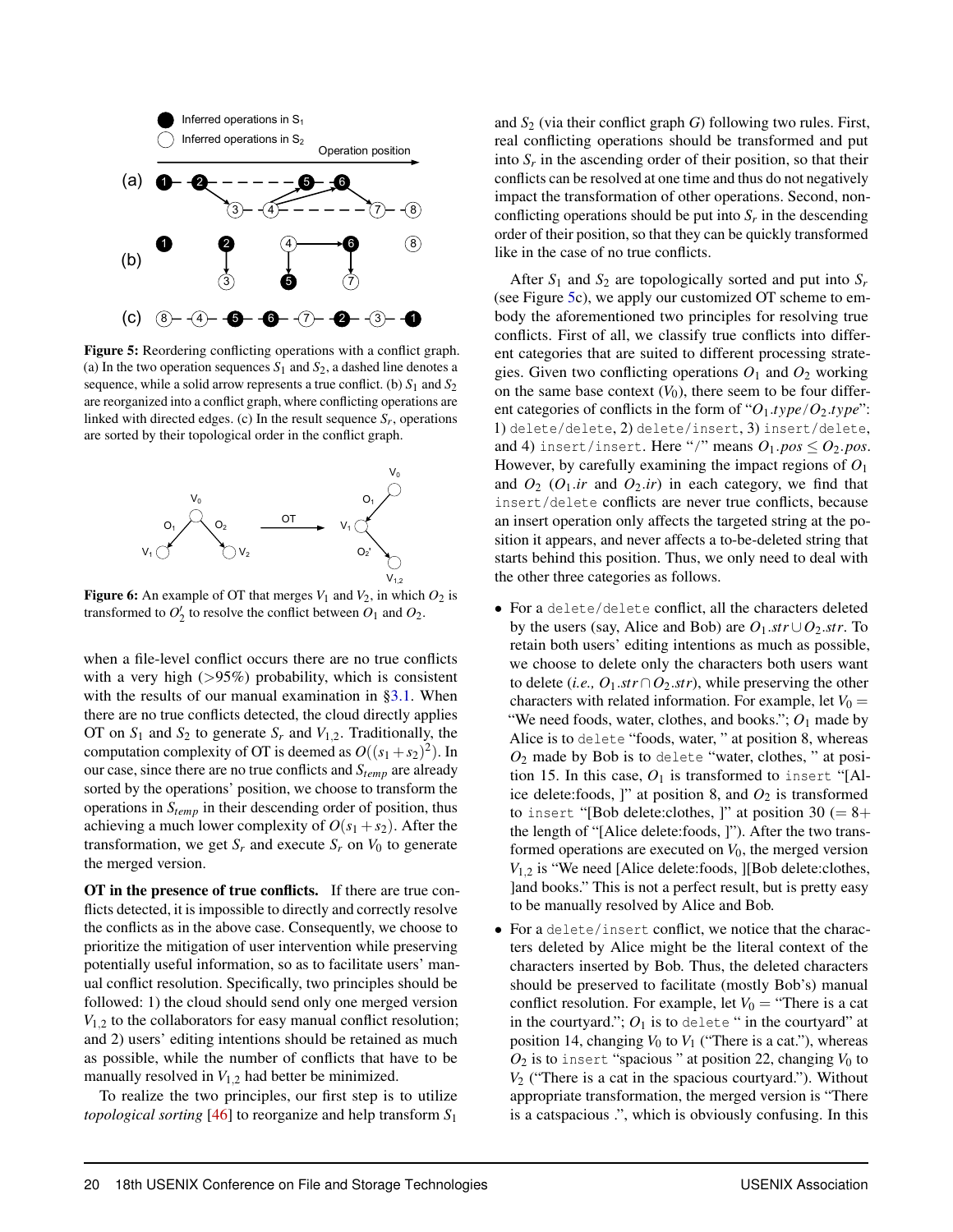<span id="page-9-2"></span>

| Trace             | # File Versions | # Conflicting Versions | # MV Conflicts | # Conflicts | # True Conflicts | <b>Reduction of Conflicts</b> |
|-------------------|-----------------|------------------------|----------------|-------------|------------------|-------------------------------|
| Dropbox-1         | 3527            | 154                    | Ω              | 501         |                  | 98.2%                         |
| $Dropbox-2$       | 2193            | 104                    | 12             | 257         |                  | 98.1%                         |
| <b>OneDrive</b>   | 2673            | 109                    | 10             | 284         |                  | 97.5%                         |
| iCloud Drive      | 3211            | 133                    |                | 402         | δ                | 98.0%                         |
| Box               | 2930            | 125                    |                | 374         | 8                | 97.9%                         |
| SugarSync         | 3472            | 147                    | 13             | 523         | 11               | 97.9%                         |
| Seafile           | 2823            | 126                    |                | 411         | Q                | 97.8%                         |
| Spark-Github      | 129957          | 1728                   | 133            | 6724        | 167              | 97.5%                         |
| TensorFlow-Github | 246016          | 8621                   | 845            | 66231       | 1097             | 98.3%                         |
| Linux-Github      | 901167          | 36048                  | 3210           | 216584      | 2882             | 98.7%                         |

Table 6: Measurement statistics when the ten collaboration traces are replayed with UFC2. "MV Conflicts" denote the conflicts of multiple versions, *i.e.*,  $\geq$  3 conflicting versions are generated from the same base version.

case,  $O_1$  is split into two operations: one is to insert "[Alice delete: in the ]" at position 14, and the other is to insert "[Alice delete: courtyard]" at position  $37 (= 14+)$ the length of "[Alice delete: in the ]"); and  $O_2$  is transformed to insert "[Bob insert: spacious ]" at position 37. Afterwards,  $V_{1,2}$  is "There is a cat[Alice delete: in the ][Bob insert: spacious ][Alice delete: courtyard].", which is also imperfect but easy to be manually resolved.

• For an insert/insert conflict, except when  $O_1$ *.str* = *O*2*.str* (which rarely happens), we choose to preserve both  $O_1$ *.str* and  $O_2$ *.str* by inserting  $O_2$ *.str* after  $O_1$ *.str*, meanwhile adding the related information. For example, let  $V_0 =$ "We need foods and books."  $O_1$  is to insert ", water," at position 13, whereas  $O_2$  is to insert ", clothes," at the same position. In this case,  $V_{1,2}$  is "We need foods, [Alice insert:water][Bob insert:clothes], and books."

#### <span id="page-9-0"></span>3.5 Merging Conflicts of Multiple Versions

Our above-designed scheme, despite being described with a simple case of two versions, is also applicable to solving conflicts between multiple versions. Multi-version conflicts do not often happen in practice, *e.g.,* we can calculate from Table [6](#page-9-2) that they only account for 9% of the total conflicts.

In this complex case, suppose multiple collaborators (say  $n \geq 3$ ) simultaneously edit the same base version  $V_0$  and then generate *n* conflicting versions  $V_1$ ,  $V_2$ ,  $V_3$ , ...,  $V_n$ . To resolve such conflicts, we first figure out the operation sequences (*i.e.,*  $S_1$ ,  $S_2$ ,  $S_3$ , ...,  $S_n$ ) for each version using edit graphs, which represent the changes in each version relative to their common base version  $V_0$ . Afterwards, with our devised operation transformation method, all the operation sequences are merged one by one, so as to generate the result operation sequence  $S_{r_{1,2,3,\dots,n}}$ . Specifically,  $S_1$  and  $S_2$  are first merged to generate  $S_{r_{1,2}}$ , and then  $S_3$  are merged with  $S_{r_{1,2}}$  to generate  $S_{r_{1,2,3}}$ . This procedure is repeated until all the operation sequences are merged, resulting in  $S_{r_1, r_2, \ldots, r_n}$ . Finally, similar to the simple case of two versions ,  $S_{r_{1,2,3,...,n}}$  is executed on  $V_0$  to generate the final version  $V_{1,2,3,\ldots,n}$ .

<span id="page-9-3"></span>

Figure 7: Boundary recalculation in OCDC. Chunk (2) is split into  $(b)$  and  $(c)$  as its size exceeds the size limitation of a single chunk after the characters are added. Chunks  $(3)$  and  $(4)$  are re-partitioned as  $\circled{d}$  and  $\circled{e}$  as the total sizes of their remaining parts exceed the size limitation of a single chunk (otherwise, they will be combined).

#### <span id="page-9-1"></span>3.6 Maintenance of Historic Versions

The merged version  $V_{1,2}$  of a shared file, as well as the previous versions, should be kept in the cloud so that 1) users can retrieve any previous versions as they wish, and 2) the cloud can pinpoint  $V_0$  from historic versions in future conflict resolutions. To save the storage space for hosting historic versions, we break each version into variable-sized data chunks using CDC [\[59\]](#page-15-8) for effective chunk-level deduplication.

For a user-uploaded file version, guided by the findings in [§2.2,](#page-4-2) we adopt full-file sync for small ( $\leq 64$  KB) files and CDC delta sync for larger files to achieve the (expected) shortest upload time. Here we adopt CDC delta sync rather than the more fine-grained rsync to make our delta sync strategy compatible with the aforementioned CDC-based version data organization. In other words, we allow a little extra network traffic to save expensive computation cost.

For a server-merged version  $V_{1,2}$ , we exploit the implicit operations inferred during the aforementioned conflict resolution to accelerate CDC, which is referred to as *operation-based CDC* (OCDC). Specifically, for each operation in the result sequence  $S_r$ , we examine whether its impact region overlaps the boundaries of any chunks of  $V_0$  (see Figure [7](#page-9-3) (a)); if yes, we mark the boundary (or boundaries) as "changed" (see Figure  $7$  (b)). After examining all operations in  $S_r$ , we use the unchanged boundaries to split  $V_{1,2}$  into multiple parts, and recalculate the block boundaries of those parts that contain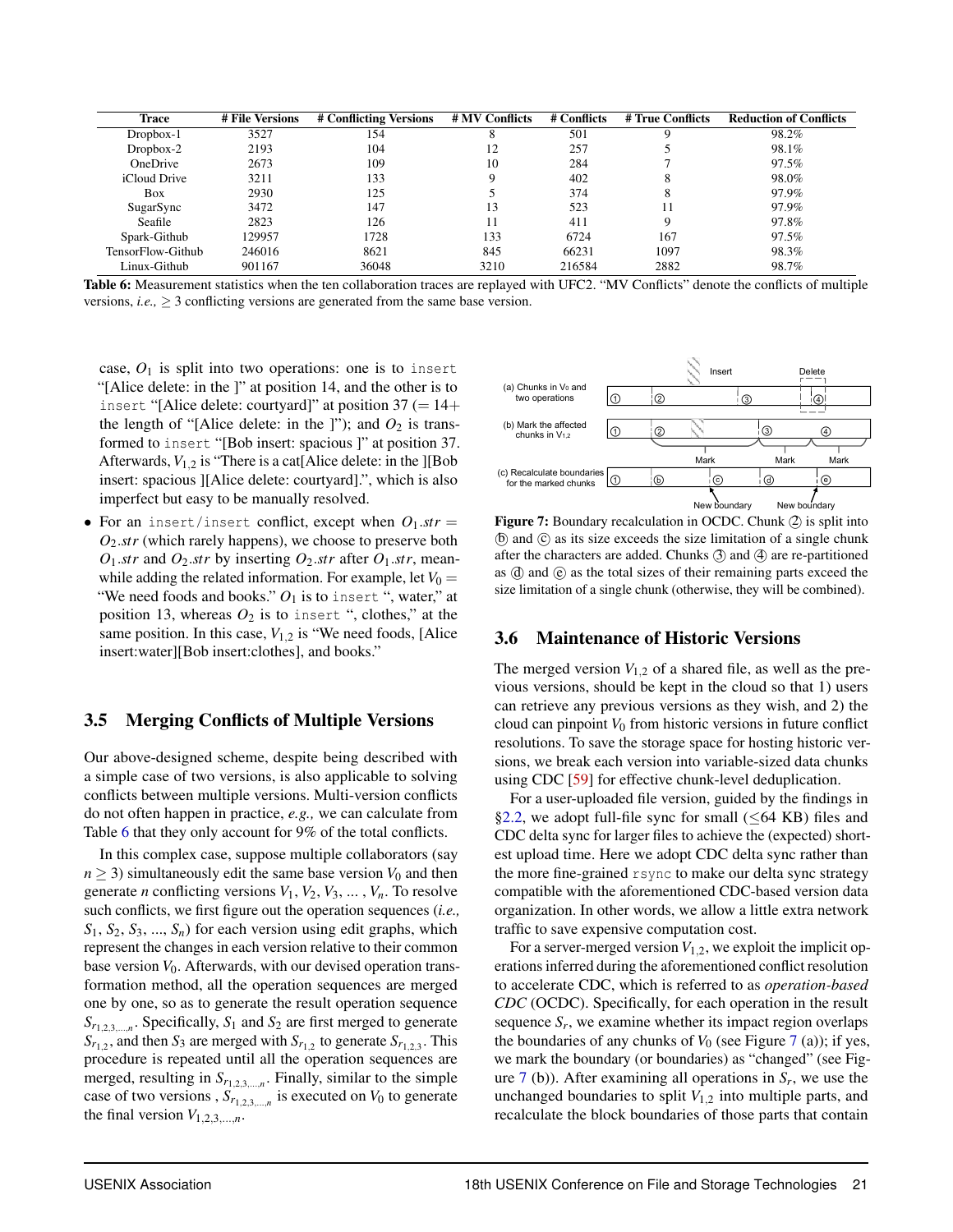<span id="page-10-0"></span>

Figure 8: Time overhead incurred by our devised operation inference. Here *R* is the correlation coefficient between the measurements and linear fitting.



Figure 9: Time overhead incurred by our devised operation transformation. Here  $R_1$  and  $R<sub>2</sub>$  are the correlation coefficients with and without true conflicts.



Figure 10: Total time overhead of a conflict resolution *vs.* the delivery time of a file update (using the hybrid full-file/delta sync method).

"changed" boundaries (see Figure [7](#page-9-3) (c)). OCDC is especially effective when there is only small difference between  $V_1/V_2$ and  $V_0$  (which is the usual case in practice).

#### 4 Implementation and Evaluation

To implement our design, we build a prototype system UFC2 (User-Friendly Collaborative Cloud) on top of Amazon Web Services (AWS) with 5,000 lines of Python code, and evaluate UFC2 using real-world workloads in multiple aspects.

#### 4.1 Implementation

At the infrastructure level of UFC2, we host the (hierarchical) metadata of historic versions in Amazon EFS for efficient file system access, and the (flat) data chunks in Amazon S3 for economic content storage – note that the unit storage price of EFS ( $\sim$ \$0.3/GB/month) is around 10 $\times$  higher than that of S3 [\[38\]](#page-14-12). Besides, the web service of UFC2 runs on a standard VM (with a dual-core CPU @2.5 GHz, 8-GB memory, and 32- GB SSD storage) rented from Amazon EC2. Moreover, the employed EFS storage, S3 storage, and EC2 VM are located at the same data center in Northern Virginia, so there is no bottleneck among them. At the client side, we deploy puppet collaborators on geo-distributed VMs rented from Amazon EC2 to replay our collected ten real-world collaboration traces (cf. Table [2\)](#page-3-0). Details of these VMs and the replay processes are the same as those described in [§2.1.](#page-3-2)

#### 4.2 Experiment Results

Ratio of conflicts resolved. Our first metric to evaluate the collaboration support of cloud storage services is the number of conflicts. We replay the ten traces with UFC2, and observe that the file versions generated by UFC2 (at the cloud side) are slightly different from those generated by Dropbox/OneDrive/iCloud Drive/Box/SugarSync/Seafile (cf. [§2.2\)](#page-4-2) due to the variation (*esp.,* in latency) of network environments; also, the resulting conflicts are slightly different. Notably, all the false conflicts are automatically resolved by UFC2. The

remaining conflicts are all true conflicts that should be manually resolved by the collaborators, assisted with the helpful information automatically added by UFC2. As listed in Table [6,](#page-9-2) the ratio of conflicts is reduced by 97.5%–98.7% for different traces, *i.e.,* an average reduction by 98%.

Time overhead of conflict resolution. Conflict resolution in UFC2 consists of two steps: operation inference (OI, [§3.3\)](#page-7-0) and operation transformation (OT, [§3.4\)](#page-7-1). Thus, we first examine the time overhead incurred by the two steps separately, and then analyze the total time of conflict resolution (compared to the delivery time of a file update).

First, we record the time of OI in every conflict resolution when replaying the ten traces with UFC2. The results are plotted as a scatter diagram shown in Figure [8,](#page-10-0) together with a linear fitting. The correlation coefficient (*R*) between the measurements and the linear fitting results is as large as 0.9236, indicating that the time of OI is generally proportional to the file size. This is because by leveraging an edit graph, we reduce the computation complexity of OI from  $O(n_0 * n_1)$ to  $O((n_0 + n_1) * d)$  (refer to [§3.3](#page-7-0) for the details).

Second, we record the time of OT in every conflict resolution, and find it is very small (*<*1 ms) compared to the time of OI. As shown in Figure [9,](#page-10-0) the time of OT is highly proportional to the number of operations; in addition, the performance is quite similar with or without true conflicts. Accord-ing to [§3.4,](#page-7-1) the complexity of our devised OT is  $O(s_1 + s_2)$ , which explains the experiment results.

Further, we calculate the total time of a conflict resolution, and record the delivery time of the corresponding file update (using the hybrid full-file/delta sync method). As shown in Figure [10,](#page-10-0) the total time of a conflict resolution is 10–80 ms, while the delivery time of a file update is 1.5–3 seconds. The former is merely 0.6%–4% (on average 2%) of the latter, showing that our conflict resolution brings negligible performance overhead to the collaboration in cloud storage.

Time overhead of OCDC *vs.* traditional CDC. We record the time spent in breaking a merged file version into data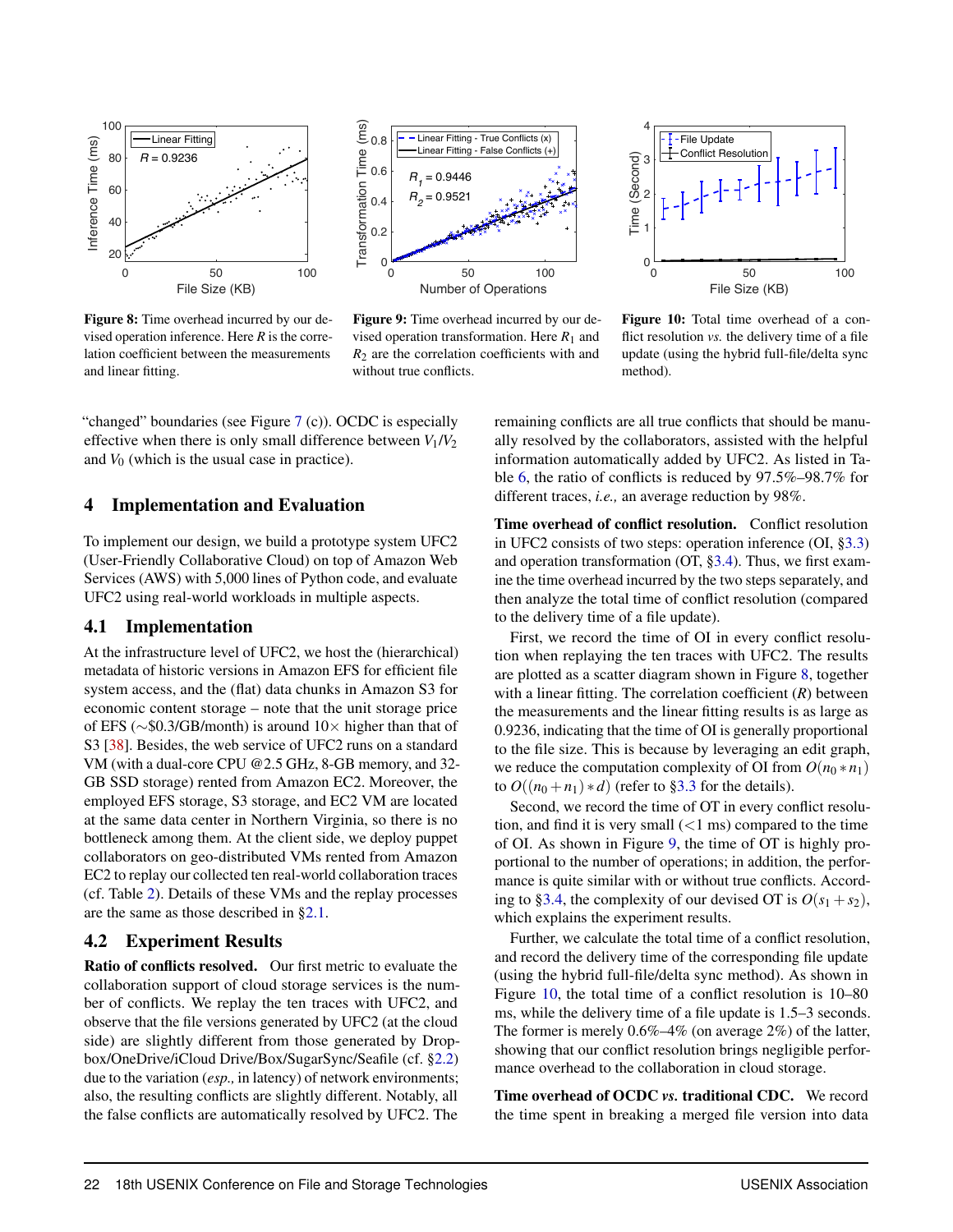<span id="page-11-0"></span>

Figure 11: Data chunking time for a common file, using OCDC *vs.* traditional CDC.



Figure 12: Sync traffic of UFC2 and representative cloud storage services for a file update when there are no file-level conflicts.

<span id="page-11-1"></span>

Figure 14: Sync traffic of UFC2 and representative cloud storage services for a file update when there exist file-level conflicts.



Figure 15: Sync time of UFC2 and representative cloud storage services for a file update when there exist file-level conflicts.



Figure 13: Sync time of UFC2 and representative cloud storage services for a file update when there are no file-level conflicts.



Figure 16: Normalized storage overhead of historic file versions for the ten real-world collaboration traces.

chunks with OCDC when replaying the ten traces with UFC2. For comparison, we also break the same merged file version into data chunks with traditional CDC.

As shown in Figure [11,](#page-11-0) for both OCDC and traditional CDC, the data chunking time is highly proportional to the file size. This is quite intuitive because a larger file is usually broken into more chunks. Additionally, we notice that OCDC outperforms traditional CDC by  $\sim$ 3 times, reducing the data chunking time from 30–400 ms to 10–120 ms.

Network overhead. We compare the sync traffic of UFC2 with those of Dropbox, Google Drive, iCloud Drive, and Nutstore, for a file update. We only select the four cloud storage services since Dropbox, Google Drive, and iCloud Drive each represent a typical strategy for conflict resolution adopted by existing cloud storage services (*i.e.,* keep all conflicting versions, only keep the latest version, and force users to choose one version, cf. [§2.2\)](#page-4-2) while Nutstore is the only service that combines full-file sync and delta sync to enhance the file update speed.

As shown in Figure [12,](#page-11-0) when there are no file-level conflicts, the sync traffic of Google Drive is close to the file size, as Google Drive adopts full-file sync. In contrast, Dropbox and iCloud Drive always consume nearly 10 KB and 30 KB of sync traffic respectively due to their adoption of delta sync; we infer that the sync granularity of Dropbox is finer than that of iCloud Drive. In contrast, Nutstore and UFC2 resemble Google Drive for small  $(\leq 64 \text{ KB})$  files and Dropbox for larger files, as they both adopt full-file sync for small files and delta sync for larger files to achieve the shortest sync time (see Figure [13\)](#page-11-0). This hybrid sync method results in substantial savings of sync traffic for Nutstore and UFC2 after the turning point (64 KB) in Figures [12](#page-11-0) and [14.](#page-11-1)

As shown in Figure [14,](#page-11-1) when there exist file-level conflicts, the sync traffic of Google Drive is nearly twice of the file size. This is because (the client of) Google Drive first uploads the local version, and then downloads the cloud-hosted newer version to overwrite the local version. In contrast, the sync traffic consumed by Dropbox or iCloud Drive is close to the file size; this is because the client of Dropbox (or iCloud Drive) renames one of the conflicting versions, and the renamed one is uploaded as a newly-created file using full-file sync (which usually consumes more traffic than necessary since delta sync can still be applied).

The case of Nutstore in Figure [14](#page-11-1) is a bit complex: for small files, its sync traffic is nearly twice of the file size (similar to Google Drive); for larger files, the traffic is slightly larger than the file size (similar to Dropbox/iCloud Drive). This is because Nutstore renames one of the conflicting versions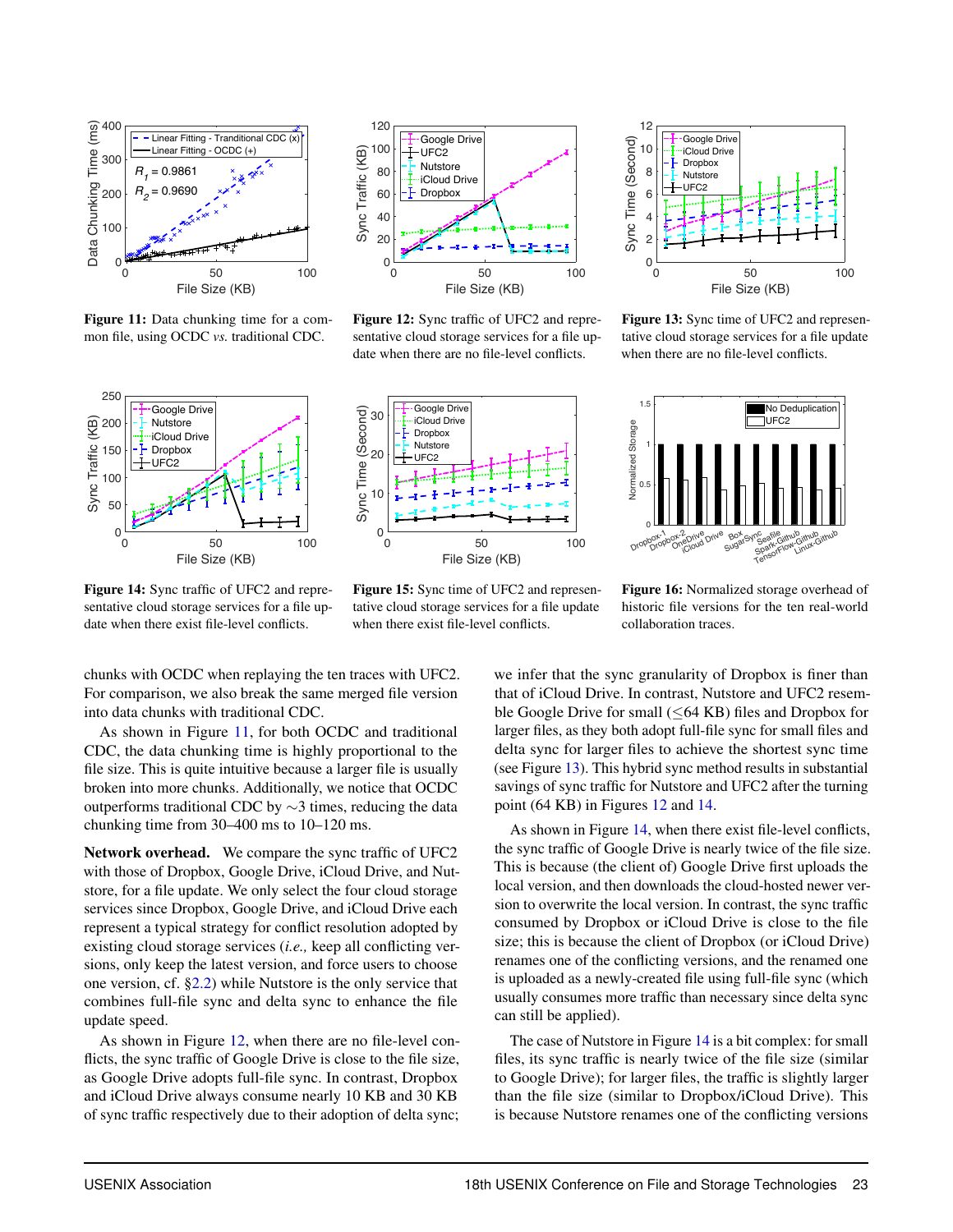when a file-level conflict occurs – if the file is small  $( $64$$ KB), the two files are both uploaded to the cloud using full-file sync; otherwise, the renamed file is uploaded using full-file sync (which usually consumes unnecessary traffic) whereas the original file is uploaded using delta sync.

Finally, we examine the case of UFC2 in Figure [14.](#page-11-1) Its client first uploads a conflicting version and then downloads the merged version from the cloud. For a small file, the two versions are both delivered using full-file sync, so the sync traffic is nearly twice of the file size; for a larger file, the two versions are both delivered using delta sync (which is more traffic-saving than what Nutstore does for a larger file), so the sync traffic is always as small as  $\sim$ 20 KB. This is why UFC2 achieves the shortest sync time, as shown in Figure [15.](#page-11-1)

Storage Overhead. For the maintenance of a file's historic versions, the straightforward approach is to store all versions separately without data deduplication; its storage overhead is taken as the baseline and normalized as 1.0, as shown in Figure [16.](#page-11-1) Utilizing CDC-based deduplication, the storage overhead of UFC2 is normalized between 0.43 and 0.59 (0.49 on average) with respect to the ten traces. In comparison, the storage overhead of Google Drive is normalized as small as 0.05–0.1, because Google Drive only stores the latest version and discards all previous versions. We do not quantify the storage overhead of the other mainstream cloud storage services since we do not know their cloud-side storage organization.

# 5 Related Work

Various schemes have been proposed to address the collaboration conflicts in distributed file systems (DFS) and version control systems (VCSes). In this section, we survey the typical schemes and compare them to our design choices.

Conflict resolution in DFSes. LOCUS [\[73\]](#page-15-14), Coda [\[47\]](#page-14-13) and InterMezzo [\[32\]](#page-14-14) mark files with unresolved conflicts as inconsistent, so that these files are inaccessible until users manually rename and merge them. These schemes prevent users from accessing the conflicting files before conflicts are resolved, and the idea of restrictive access is inherited by some recent cloud-backed file systems such as SCFS [\[30\]](#page-14-15).

In contrast, Ficus [\[60\]](#page-15-15) and Rumor [\[42\]](#page-14-16) attempt to design specific conflict resolvers (using semantic knowledge of certain file types or user-made rules), so as to automatically merge conflicts of specific kinds. Bayou [\[69\]](#page-15-16) preserves all conflicting files and allows users to access them. Similar approaches are adopted by recent large-scale systems like Dynamo [\[36\]](#page-14-17), TierStore [\[37\]](#page-14-18), Depot [\[52\]](#page-14-19), and COPS [\[51\]](#page-14-20), where all conflicting file versions are preserved, and users are forced to manually resolve all file-level conflicts. In fact, the above described strategies are also adopted (in part) by our studied popular cloud storage services.

Our work essentially differs from the aforementioned schemes by providing not only effective but also transparent and user-friendly collaboration support for replicated files

in distributed environments. The desired features are enabled by our novel perspective and intelligent technical approaches in addressing the concurrent conflicts.

Conflict resolution in VCSes. Popular VCSes, such as SVN, CVS, Git, RCS [\[71\]](#page-15-17), and SunPro [\[26\]](#page-13-25), generally operates at a (text) line level. To resolve the conflicts between two versions of a shared file, they use delta algorithms like bdiff  $[70]$  and UNIX diff  $[45]$  to find the modified lines, which are then simply combined to form a merged version. However, if two users' modifications are made on the same line, they have to manually pick which line to retain. Recently, a more advanced approach called *structured merge* [\[27,](#page-13-26)[28,](#page-13-27)[48,](#page-14-22)[75\]](#page-15-19) has emerged in the software engineering community, which takes the syntactic structure of a program into account and thus can resolve very detailed conflicts happening to non-essential elements (*e.g.,* comments, tabs, and blanks) of a program. Different from VCSes' line-level or syntactic approaches that is mostly designed for developers, our work studies conflict resolution for general-purpose cloud storage services designed for regular end users.

# 6 Conclusion

Despite a rich body of techniques for resolving conflicts in collaborative systems [\[29,](#page-13-28) [40,](#page-14-10) [56,](#page-15-20) [65,](#page-15-21) [66\]](#page-15-22), today's mainstream cloud storage services still use the simplest form, *i.e.,* coarsegrained file-level conflict detection and resolution. Given that collaboration has become a major use case of cloud storage services, existing mechanisms, as revealed in this paper, are deficient, inconvenient, and sometimes frustrating.

To address the issue, we make a series of efforts towards understanding and improving collaboration in cloud storage services from a novel perspective of operations without using any locks. We find that the vast majority of conflicts reported by today's cloud storage services are false conflicts, and design intelligent approaches to efficient operation inference, user-friendly operation transformation, and judicious maintenance of historic versions. We implement all the approaches in an open-source prototype system that can significantly reduce collaboration conflicts and meanwhile preserve the transparency and user-friendliness of cloud storage services.

#### Acknowledgements

We thank our shepherd, Geoff Kuenning, and the anonymous reviewers for their valuable feedback and suggestions. Also, we thank Liangyi Gong for his help in typesetting, and Fengmin Zhu for his generous discussion. This work is supported in part by the National Key R&D Program of China under grant 2018YFB1004700, the National Natural Science Foundation of China (NSFC) under grants 61822205, 61632020 and 61632013, and the Beijing National Research Center for Information Science and Technology (BNRist).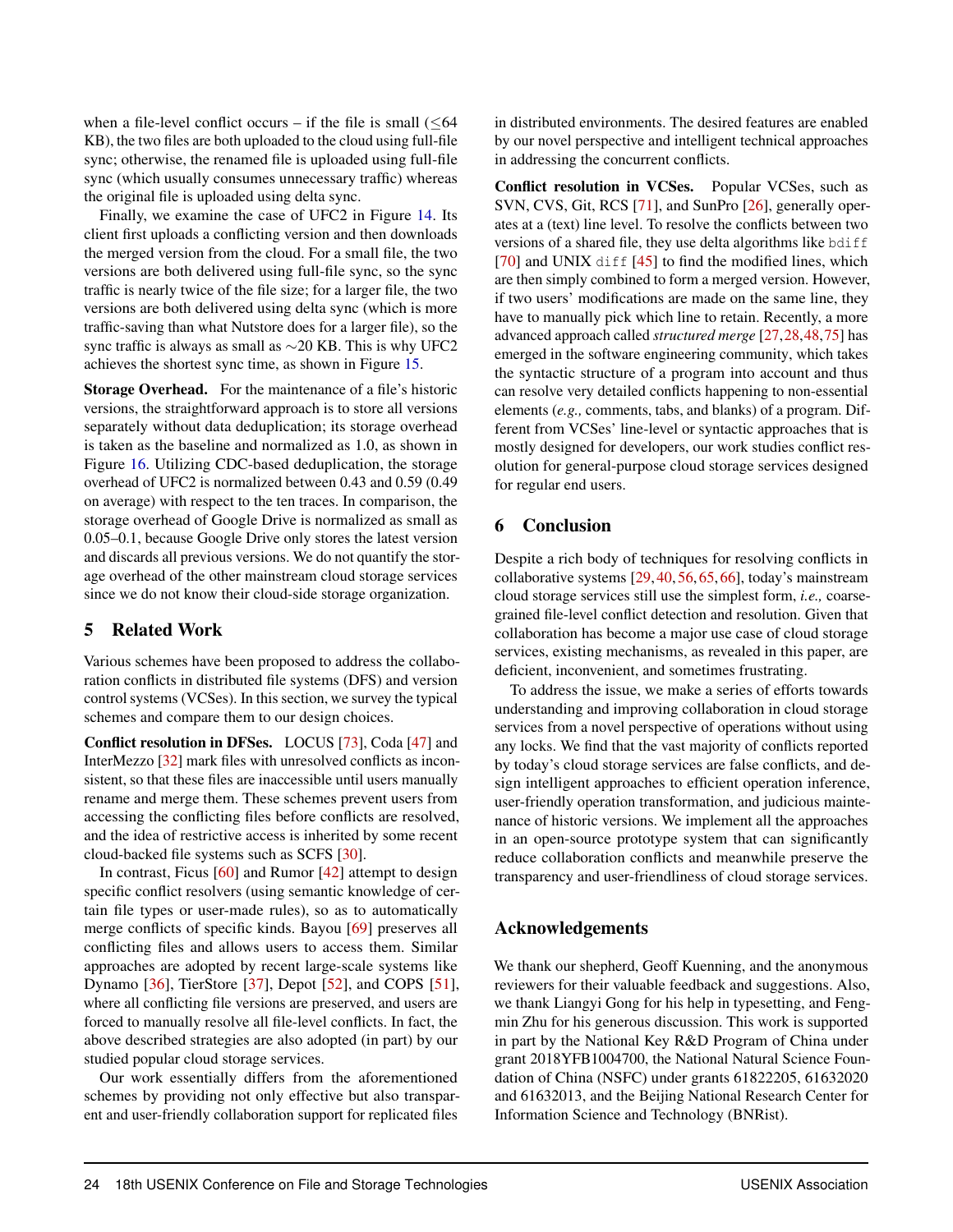#### References

- <span id="page-13-12"></span>[1] Average U.S. Internet Speeds More Than Double Global Average. [https://www.ncta.com/whats-n](https://www.ncta.com/whats-new/average-us-internet-speeds-more-double-global-average) [ew/average-us-internet-speeds-more-double](https://www.ncta.com/whats-new/average-us-internet-speeds-more-double-global-average)[global-average](https://www.ncta.com/whats-new/average-us-internet-speeds-more-double-global-average).
- <span id="page-13-3"></span>[2] Box – Secure File Sharing, Storage, and Collaboration. <https://www.box.com/>.
- <span id="page-13-15"></span>[3] Charles Web Debugging Proxy. [https://www.charle](https://www.charlesproxy.com/) [sproxy.com/](https://www.charlesproxy.com/).
- <span id="page-13-11"></span>[4] Diff Match Patch is a High-performance Library in Multiple Languages that Manipulates Plain Text. [https:](https://github.com/google/diff-match-patch) [//github.com/google/diff-match-patch](https://github.com/google/diff-match-patch).
- <span id="page-13-16"></span>[5] Dropbox Tech Blog. [https://blogs.dropbox.com/](https://blogs.dropbox.com/tech/) [tech/](https://blogs.dropbox.com/tech/).
- <span id="page-13-24"></span>[6] Etherpad: Really Real-time Collaborative Document Editing. [https://github.com/ether/etherpad-li](https://github.com/ether/etherpad-lite) [te](https://github.com/ether/etherpad-lite).
- <span id="page-13-9"></span>[7] Google Docs: Free Online Documents for Personal Use. <https://www.google.com/docs/about/>.
- <span id="page-13-0"></span>[8] Google Drive privacy warning – could yours have leaked data? [https://www.welivesecurity.com/2014/07](https://www.welivesecurity.com/2014/07/11/google-drive-privacy-warning/) [/11/google-drive-privacy-warning/](https://www.welivesecurity.com/2014/07/11/google-drive-privacy-warning/).
- <span id="page-13-17"></span>[9] Meet Bandaid, the Dropbox Service Proxy. [https://blogs.dropbox.com/tech/2018/03/m](https://blogs.dropbox.com/tech/2018/03/meet-bandaid-the-dropbox-service-proxy/) [eet-bandaid-the-dropbox-service-proxy/](https://blogs.dropbox.com/tech/2018/03/meet-bandaid-the-dropbox-service-proxy/).
- <span id="page-13-1"></span>[10] Never-Googlers: Web Users Take the Ultimate Step to Guard Their Datae. [https:](https://www.washingtonpost.com/technology/2019/07/23/never-googlers-web-users-take-ultimate-step-guard-their-data/) [//www.washingtonpost.com/technology/2019](https://www.washingtonpost.com/technology/2019/07/23/never-googlers-web-users-take-ultimate-step-guard-their-data/) [/07/23/never-googlers-web-users-take-ultim](https://www.washingtonpost.com/technology/2019/07/23/never-googlers-web-users-take-ultimate-step-guard-their-data/) [ate-step-guard-their-data/](https://www.washingtonpost.com/technology/2019/07/23/never-googlers-web-users-take-ultimate-step-guard-their-data/).
- <span id="page-13-6"></span>[11] Nutstore – Share Your Files Anytime, Anywhere, with Any Device. <https://www.jianguoyun.com/>.
- <span id="page-13-18"></span>[12] Nutstore Help Center. [http://help.jianguoyun.co](http://help.jianguoyun.com/) [m/](http://help.jianguoyun.com/).
- <span id="page-13-2"></span>[13] Online Discussion – Those who refuse to use Google for privacy reasons. [https:](https://www.reddit.com/r/apple/comments/9ed07l/those_who_refuse_to_use_google_for_privacy/) [//www.reddit.com/r/apple/comments/9ed07l/t](https://www.reddit.com/r/apple/comments/9ed07l/those_who_refuse_to_use_google_for_privacy/) [hose\\_who\\_refuse\\_to\\_use\\_google\\_for\\_privacy/](https://www.reddit.com/r/apple/comments/9ed07l/those_who_refuse_to_use_google_for_privacy/).
- <span id="page-13-19"></span>[14] Optimizing Web Servers for High Throughput and Low Latency. [https://blogs.dropbox.com/tech/2017/](https://blogs.dropbox.com/tech/2017/09/optimizing-web-servers-for-high-throughput-and-low-latency/) [09/optimizing-web-servers-for-high-through](https://blogs.dropbox.com/tech/2017/09/optimizing-web-servers-for-high-throughput-and-low-latency/) [put-and-low-latency/](https://blogs.dropbox.com/tech/2017/09/optimizing-web-servers-for-high-throughput-and-low-latency/).
- <span id="page-13-10"></span>[15] Overleaf, Online LaTeX Editor. [https://www.overle](https://www.overleaf.com/) [af.com/](https://www.overleaf.com/).
- <span id="page-13-5"></span>[16] Seafile - Open Source File Sync and Share Software. <https://www.seafile.com/en/home/>.
- <span id="page-13-22"></span>[17] Seafile Source Code. [https://github.com/haiwen/](https://github.com/haiwen/seafile) [seafile](https://github.com/haiwen/seafile).
- <span id="page-13-7"></span>[18] Simultaneous Collaborative Editing of a LaTeX File (Online Forum Discussion). [https://tex.stackexc](https://tex.stackexchange.com/questions/27549/simultaneous-collaborative-editing-of-a-latex-file) [hange.com/questions/27549/simultaneous-col](https://tex.stackexchange.com/questions/27549/simultaneous-collaborative-editing-of-a-latex-file) [laborative-editing-of-a-latex-file](https://tex.stackexchange.com/questions/27549/simultaneous-collaborative-editing-of-a-latex-file).
- <span id="page-13-13"></span>[19] Speedtest Global Index – Global Speeds August 2019. <https://www.speedtest.net/global-index>.
- <span id="page-13-4"></span>[20] SugarSync – Cloud File Sharing, File Sync & Online Backup From Any Device. [https://www2.sugarsy](https://www2.sugarsync.com/) [nc.com/](https://www2.sugarsync.com/).
- <span id="page-13-20"></span>[21] SugarSync Help Center. [https://support.sugars](https://support.sugarsync.com/hc/en-us/) [ync.com/hc/en-us/](https://support.sugarsync.com/hc/en-us/).
- <span id="page-13-21"></span>[22] The SugarSync Blog. [https://www.sugarsync.com/](https://www.sugarsync.com/blog/) [blog/](https://www.sugarsync.com/blog/).
- <span id="page-13-8"></span>[23] Tool for the (collaborative) job. [https:](https://blogs.ams.org/phdplus/2016/09/11/tool-for-the-collaborative-job/) [//blogs.ams.org/phdplus/2016/09/11/tool](https://blogs.ams.org/phdplus/2016/09/11/tool-for-the-collaborative-job/)[for-the-collaborative-job/](https://blogs.ams.org/phdplus/2016/09/11/tool-for-the-collaborative-job/).
- <span id="page-13-23"></span>[24] Wave | Real-time Collaboration and Coediting Service. <https://www.codox.io/>.
- <span id="page-13-14"></span>[25] Wireshark Network Protocol Analyzer. [http://www.](http://www.wireshark.org/) [wireshark.org/](http://www.wireshark.org/).
- <span id="page-13-25"></span>[26] E. Adams, W. Gramlich, S. S. Muchnick, and S. Tirfing. SunPro: Engineering a Pratical Program Development Environment. In *Proceedings of International Workshop on Advanced Programming Environments*, pages 86–96. Springer-Verlag, 1986.
- <span id="page-13-26"></span>[27] S. Apel, O. Leßenich, and C. Lengauer. Structured Merge with Auto-tuning: Balancing Precision and Performance. In *Proceedings of the 27th IEEE/ACM International Conference on Automated Software Engineering (ASE)*, pages 120–129. ACM, 2012.
- <span id="page-13-27"></span>[28] T. Apiwattanapong, A. Orso, and M. J. Harrold. JDiff: A Differencing Technique and Tool for Object-oriented Programs. *Automated Software Engineering*, 14(1):3– 36, 2007.
- <span id="page-13-28"></span>[29] H. Attiya, S. Burckhardt, A. Gotsman, A. Morrison, H. Yang, and M. Zawirski. Specification and Complexity of Collaborative Text Editing. In *Proceedings of the ACM Symposium on Principles of Distributed Computing (PODC)*, pages 259–268. ACM, 2016.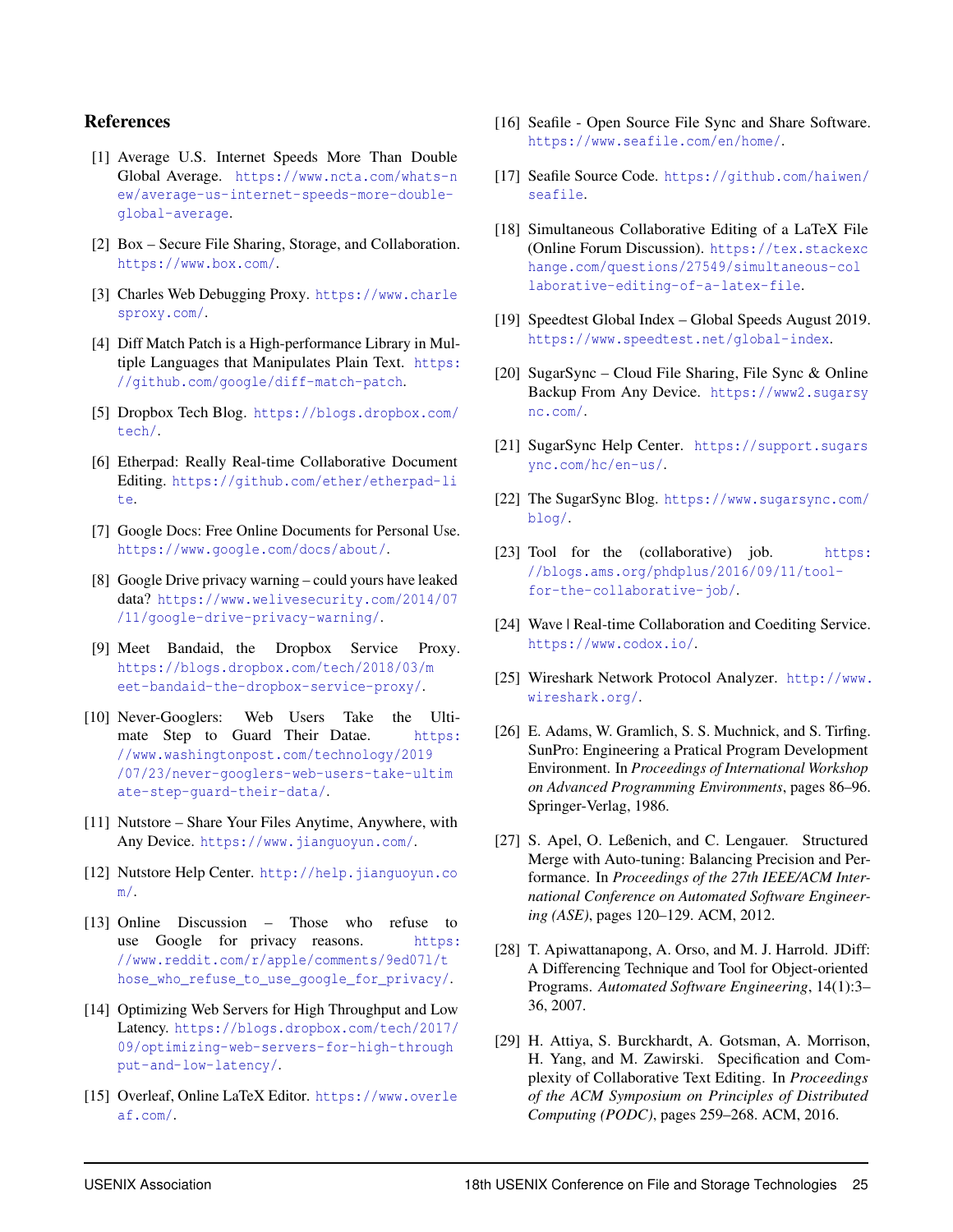- <span id="page-14-15"></span>[30] A. Bessani, R. Mendes, T. Oliveira, et al. SCFS: A Shared Cloud-backed File System. In *Proceedings of the USENIX Annual Technical Conference (ATC)*, pages 169–180, 2014.
- <span id="page-14-3"></span>[31] R. Bhargava. Evolution of Dropbox's Edge Network, 2017. [https://blogs.dropbox.com/tech/2017/06](https://blogs.dropbox.com/tech/2017/06/evolution-of-dropboxs-edge-network/) [/evolution-of-dropboxs-edge-network/](https://blogs.dropbox.com/tech/2017/06/evolution-of-dropboxs-edge-network/).
- <span id="page-14-14"></span>[32] P. Braam, M. Callahan, P. Schwan, et al. The InterMezzo File System. In *Proceedings of the 3rd of the Perl Conference, O'Reilly Open Source Convention*, 1999.
- <span id="page-14-0"></span>[33] G. Canfora, L. Cerulo, and M. Di Penta. Ldiff: An Enhanced Line Differencing Tool. In *Proceedings of the International Conference on Software Engineering (ICSE)*, pages 595–598. IEEE Computer Society, 2009.
- <span id="page-14-4"></span>[34] Z. Chen, Q. He, Z. Mao, H.-M. Chung, and S. Maharjan. A Study on the Characteristics of Douyin Short Videos and Implications for Edge Caching. In *Proceedings of the ACM Turing Celebration Conference - China (TURC)*, page 13:1–13:6. ACM, 2019.
- <span id="page-14-5"></span>[35] Y. Cui, N. Dai, Z. Lai, M. Li, Z. Li, Y. Hu, K. Ren, and Y. Chen. Tailcutter: Wisely Cutting Tail Latency in Cloud CDNs under Cost Constraints. *IEEE/ACM Transactions on Networking*, 27(4):1612–1628, 2019.
- <span id="page-14-17"></span>[36] G. DeCandia, D. Hastorun, M. Jampani, G. Kakulapati, A. Lakshman, A. Pilchin, S. Sivasubramanian, P. Vosshall, and W. Vogels. Dynamo: Amazon's Highly Available Key-value Store. In *Proceedings of ACM Symposium on Operating Systems Principles (SOSP)*, pages 205–220. ACM, 2007.
- <span id="page-14-18"></span>[37] M. Demmer, B. Du, and E. Brewer. TierStore: A Distributed Filesystem for Challenged Networks in Developing Regions. In *Proceedings of the USENIX Conference on File and Storage Technologies (FAST)*, pages 35–48. USENIX, 2008.
- <span id="page-14-12"></span>[38] J. E, Y. Cui, M. Ruan, Z. Li, and E. Zhai. HyCloud: Tweaking Hybrid Cloud Storage Services for Costefficient Filesystem Hosting. In *Proceedings of the IEEE Conference on Computer Communications (IN-FOCOM)*, pages 1–9. IEEE, 2019.
- <span id="page-14-2"></span>[39] C. Ellis and S. Gibbs. Concurrency Control in Groupware Systems. In *Proceedings of the ACM SIGMOD International Conference on Management of Data (SIG-MOD)*, pages 399–407. ACM, 1989.
- <span id="page-14-10"></span>[40] A. J. Feldman, W. P. Zeller, M. J. Freedman, and E. W. Felten. SPORC: Group Collaboration Using Untrusted Cloud Resources. In *Proceedings of the USENIX Conference on Operating Systems Design and Implementation (OSDI)*, pages 337–350. USENIX, 2010.
- <span id="page-14-8"></span>[41] M. P. Grosvenor, M. Schwarzkopf, I. Gog, R. N. Watson, A. W. Moore, S. Hand, and J. Crowcroft. Queues Don't Matter When You Can JUMP Them! In *Proceedings of the USENIX Symposium on Networked Systems Design and Implementation (NSDI)*, pages 1–14, 2015.
- <span id="page-14-16"></span>[42] R. G. Guy, P. L. Reiher, D. Ratner, M. Gunter, W. Ma, and G. J. Popek. Rumor: Mobile Data Access Through Optimistic Peer-to-peer Replication. In *Advances in Database Technologies*, pages 254–265. Springer, 1999.
- <span id="page-14-6"></span>[43] B. Hou and F. Chen. GDS-LC: A Latency-and Costaware Client Caching Scheme for Cloud Storage. *ACM Transactions on Storage*, 13(4):40, 2017.
- <span id="page-14-1"></span>[44] J. J. Hunt, K.-P. Vo, and W. F. Tichy. Delta Algorithms: An Empirical Analysis. *ACM Transactions on Software Engineering and Methodology*, 7(2):192–214, 1998.
- <span id="page-14-21"></span>[45] J. W. Hunt and M. D. MacIlroy. *An Algorithm for Differential File Comparison*. Bell Laboratories Murray Hill, 1976.
- <span id="page-14-11"></span>[46] A. B. Kahn. Topological Sorting of Large Networks. *Communications of the ACM*, 5(11):558–562, Nov. 1962.
- <span id="page-14-13"></span>[47] J. J. Kistler and M. Satyanarayanan. Disconnected Operation in the Coda File System. In *Proceedings of the ACM Symposium on Operating Systems Principles (SOSP)*, pages 213–225. ACM, 1991.
- <span id="page-14-22"></span>[48] O. Leßenich, S. Apel, C. Kästner, G. Seibt, and J. Siegmund. Renaming and Shifted Code in Structured Merging: Looking Ahead for Precision and Performance. In *Proceedings of the IEEE/ACM International Conference on Automated Software Engineering (ASE)*, pages 543– 553. IEEE, 2017.
- <span id="page-14-9"></span>[49] Z. Li, C. Jin, T. Xu, C. Wilson, Y. Liu, L. Cheng, Y. Liu, Y. Dai, and Z.-L. Zhang. Towards Network-level Efficiency for Cloud Storage Services. In *Proceedings of the Conference on Internet Measurement Conference (IMC)*, pages 115–128. ACM, 2014.
- <span id="page-14-7"></span>[50] G. Liang and U. C. Kozat. Fast Cloud: Pushing the Envelope on Delay Performance of Cloud Storage with Coding. *IEEE/ACM Transactions on Networking*, 22(6):2012–2025, 2014.
- <span id="page-14-20"></span>[51] W. Lloyd, M. J. Freedman, M. Kaminsky, and D. G. Andersen. Don't Settle for Eventual: Scalable Causal Consistency for Wide-area Storage with COPS. In *Proceedings of the ACM Symposium on Operating Systems Principles (SOSP)*, pages 401–416. ACM, 2011.
- <span id="page-14-19"></span>[52] P. Mahajan, S. Setty, S. Lee, A. Clement, L. Alvisi, M. Dahlin, and M. Walfish. Depot: Cloud Storage with